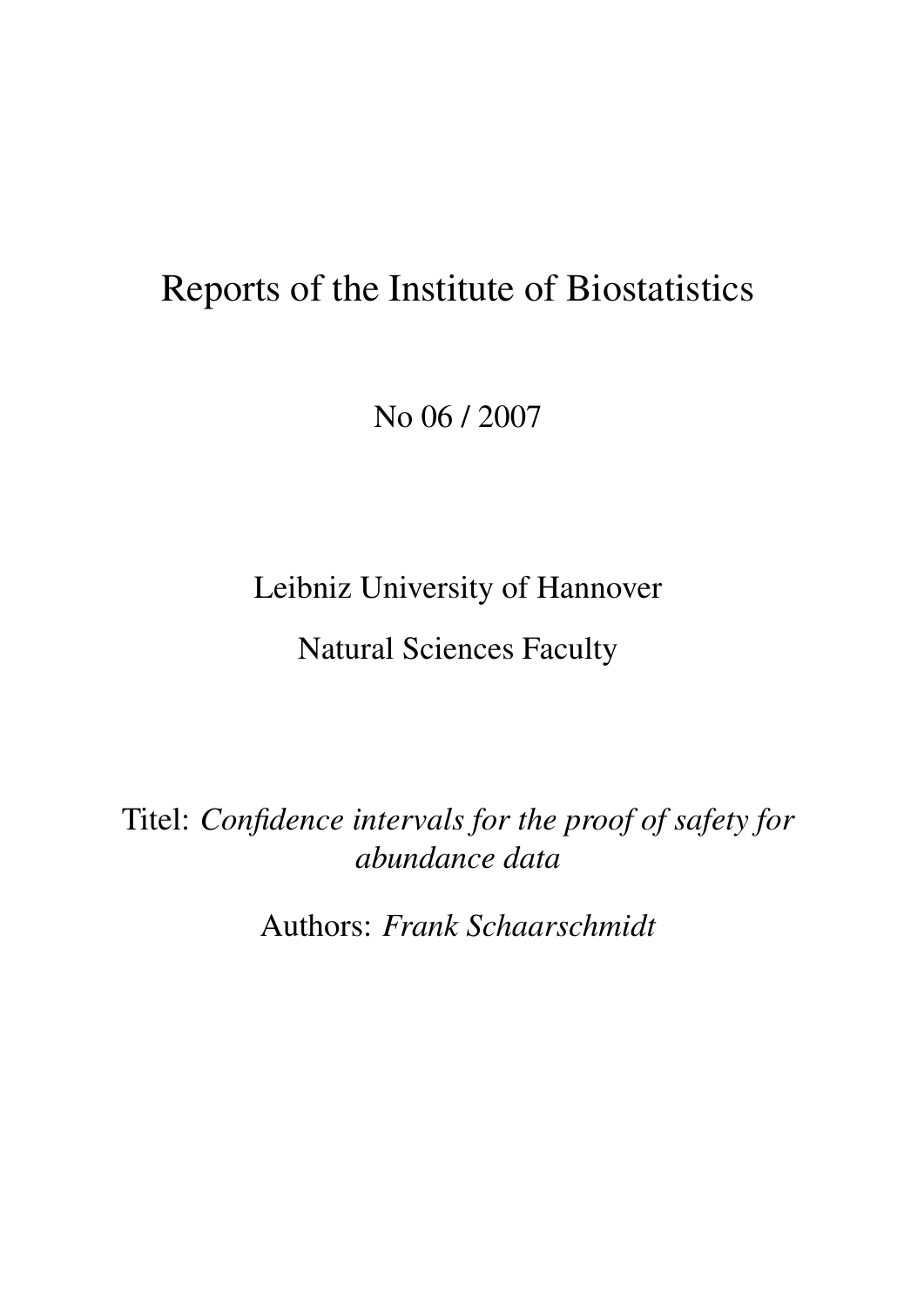## 1 Introduction

#### 1.1 Distributional assumptions for count data

If the effect of novel agricultural treatments on the fauna is to be assessed, usually abundance data are collected. Here, abundance is measured by counting the number of individuals in certain unit of time and space. Counts randomly occurring with a fixed expectation in a certain unit of time and space can be assumed to follow the Poisson distribution. For a random variable Y following Poisson distribution, the probability of observing  $y$  is

$$
P(Y = y) = e^{-m} m^y / y! \tag{1}
$$

A random variable Y following the Poisson distribution has the property  $E(Y) = m = V(Y)$ . However, if the expectation differs between subunit in time or space, the count follows a mixture of Poisson distributions, with the property  $E(Y) \geq V(Y)$  This is usually the case for field data of insect abundance. A common distribution to model such data is the negative binomial distribution.

$$
P(Y = y) = {k+y-1 \choose k-1} \left(\frac{k}{m+k}\right)^k \left(\frac{m}{m+k}\right)^y
$$
 (2)

Here,  $1/k$  is a dispersion parameter, and m is the expectation of Y. In the Negative Binomial distribution, the variance is a quadratic function of the expectation and the dispersion parameter  $1/k$ :  $V(Y) = m + \frac{m^2}{k}$  $\frac{n^2}{k}$ . As  $k \to \infty$ , the Poisson distribution results. In the following we will denote the Negative binomial distribution  $NB(m, k)$ .

#### 1.2 Proof of Equivalence

We consider a single species only. We consider only two treatments, Novum and Standard, where  $E(Y_1) = m_1$  denotes the mean abundance in Novum and  $E(Y_0) = m_0$  denotes the mean abundance in Standard. The parameter of interest is the ratio of mean abundances  $\rho = m_1/m_0$ . To perform a proof of safety, we are interested in rejecting the null hypothesis

$$
H_0: m_1/m_0 \le \theta^l \cup m_1/m_0 \ge \theta^u \tag{3}
$$

in favor of the alternative hypothesis:

$$
H_0: m_1/m_0 > \theta^l \cap m_1/m_0 < \theta^u \tag{4}
$$

where  $\theta^l$ ,  $\theta^u$  are the lower and upper limits of change in mean abundance which is considered as non-relevant. Preserving a type I error of  $\alpha = 0.05$ , a proof of safety can be performed using a lower 95% confidence limit and an upper 95% confidence limit for  $m_1/m_0$ . Lower and upper confidence limits will be denoted  $\hat{\rho}^{l,0.95}, \hat{\rho}^{u,0.95}$ . One can reject  $H_0$ , if

$$
\hat{\rho}^{l,0.95} > \rho^l \cap \hat{\rho}^{u,0.95} < \rho^u \tag{5}
$$

i.e., if and only if the lower and upper confidence limit estimated for the parameter  $\rho$  are both included in the range of  $\left[\theta^l, \theta^u\right]$  of non-relevant change Wellek (2003).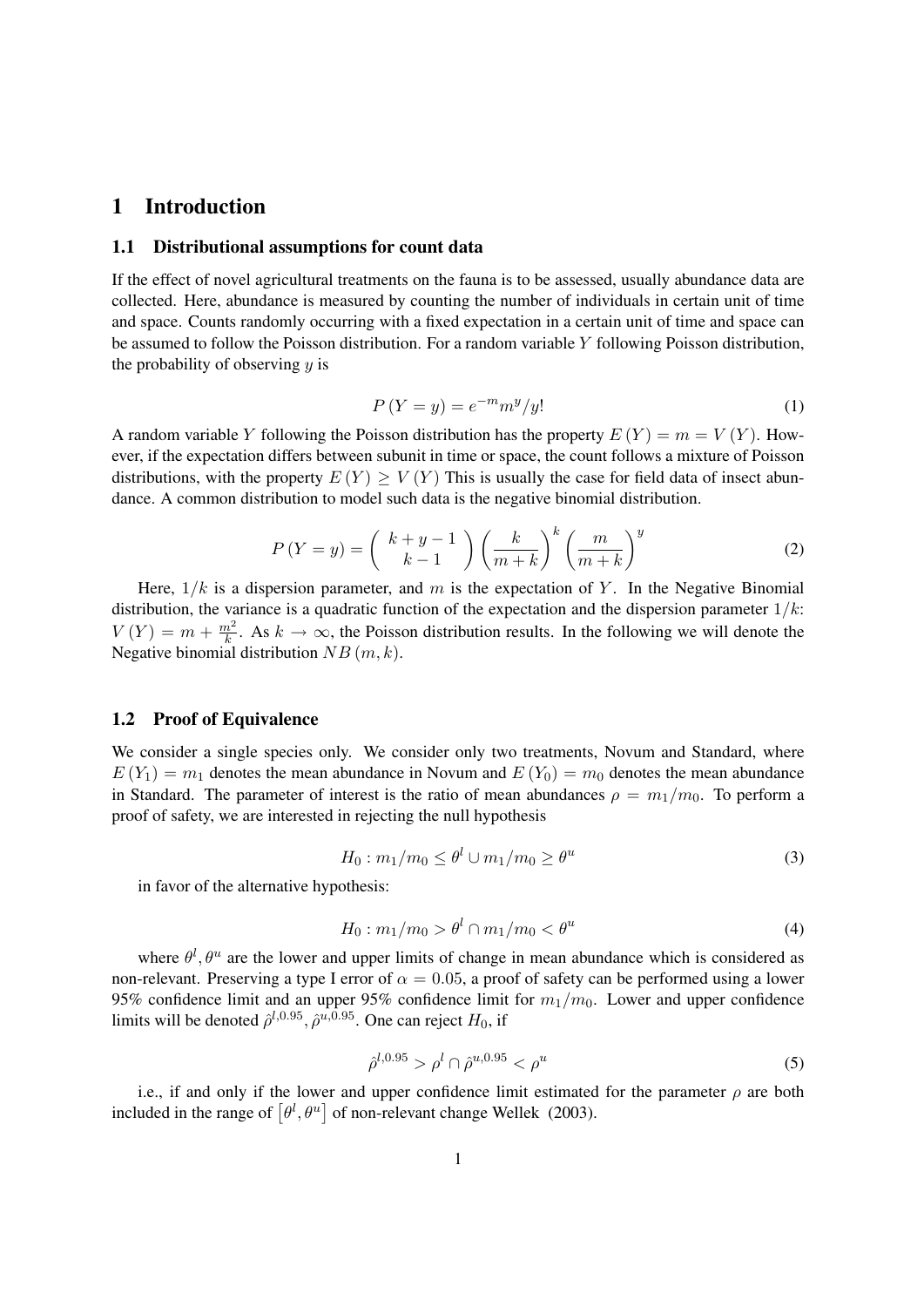#### 1.3 Objectives

This report investigates different methods to construct confidence intervals for  $\rho$ . Special attention is paid to the two-sided coverage probability of such intervals (since they may serve as a tool for inference as well as estimation), on the minimum coverage probability of the lower and upper limit, since this will lead to maximal type-I-error for a two-sided proof of safety, and the coverage probability of lower limits, since they might serve to proof savety one-sided, if it is only of interest to show that the abundance of a species is not relevantly decreased.

## 2 Methods

We consider the setting of independent observations  $Y_{ij} \sim NB(m_i, k)$ . Such data might be derived from trials comprising two treatments  $i = 0, 1$  and  $n_i$ ,  $j = 1, ..., n_i$  replications of each treatment, arranged in a completely randomized design.

The following Sections describe confidence limits  $[\hat{\rho}^{l,0.95}, \hat{\rho}^{u,0.95}]$  for  $\rho$  and the available software implementations in R.

## 2.1 Asymptotic confidence interval from a glm with log-link, assuming Poisson distribution (*GLMP*)

In a generalized linear model with log-link, we assume that effects are additive on the scale of the log:

$$
E\left(\log\left(E\left(Y\right)\right)\right) = E\left(\eta\right) = X\beta\tag{6}
$$

i.e.,

$$
E(Y) = exp(X\beta)
$$
\n(7)

where X denotes the  $(N \times p)$  design matrix,  $N = \sum_{i=1}^{2} n_i$ ,  $p = 2$ . We assume Poisson distribution for the fit. For details, see McCullagh and Nelder (1989). From the model fit we can obtain estimators  $\hat{\eta}_1 - \hat{\eta}_0$  for  $\eta_1 - \eta_0$  and estimates for the standard error of this estimator,  $\hat{\sigma}_{\hat{\eta}_1-\hat{\eta}_0}$ . Asymptotic lower and upper confidence limits for  $\rho$  can be obtained using:

$$
\left[\hat{\rho}^{l,0.95};\hat{\rho}^{l,0.95}\right] = \left[\exp\left(\hat{\eta}_1 - \hat{\eta}_0 \pm z_{0.95}\sqrt{\hat{\sigma}_{\hat{\eta}_1 - \hat{\eta}_0}}\right)\right]
$$
(8)

with  $z_{0.95}$  the 95% quantile of the standard normal distribution. In the simulation study, we used the function glm in the stats package of R to fit the model.

## 2.2 Asymptotic confidence interval from a glm with log-link, assuming using Quasipoisson method (*GLMQP*)

A model can be fitted according to Equation 7 using the quasipoisson method McCullagh and Nelder (1989), estimators are equivalently obtained, but additionally depend on the variance estimated from the data, assuming  $V(Y) = \phi m_i$ , where  $\phi = 1/k$  is a common dispersion parameter. Analogously,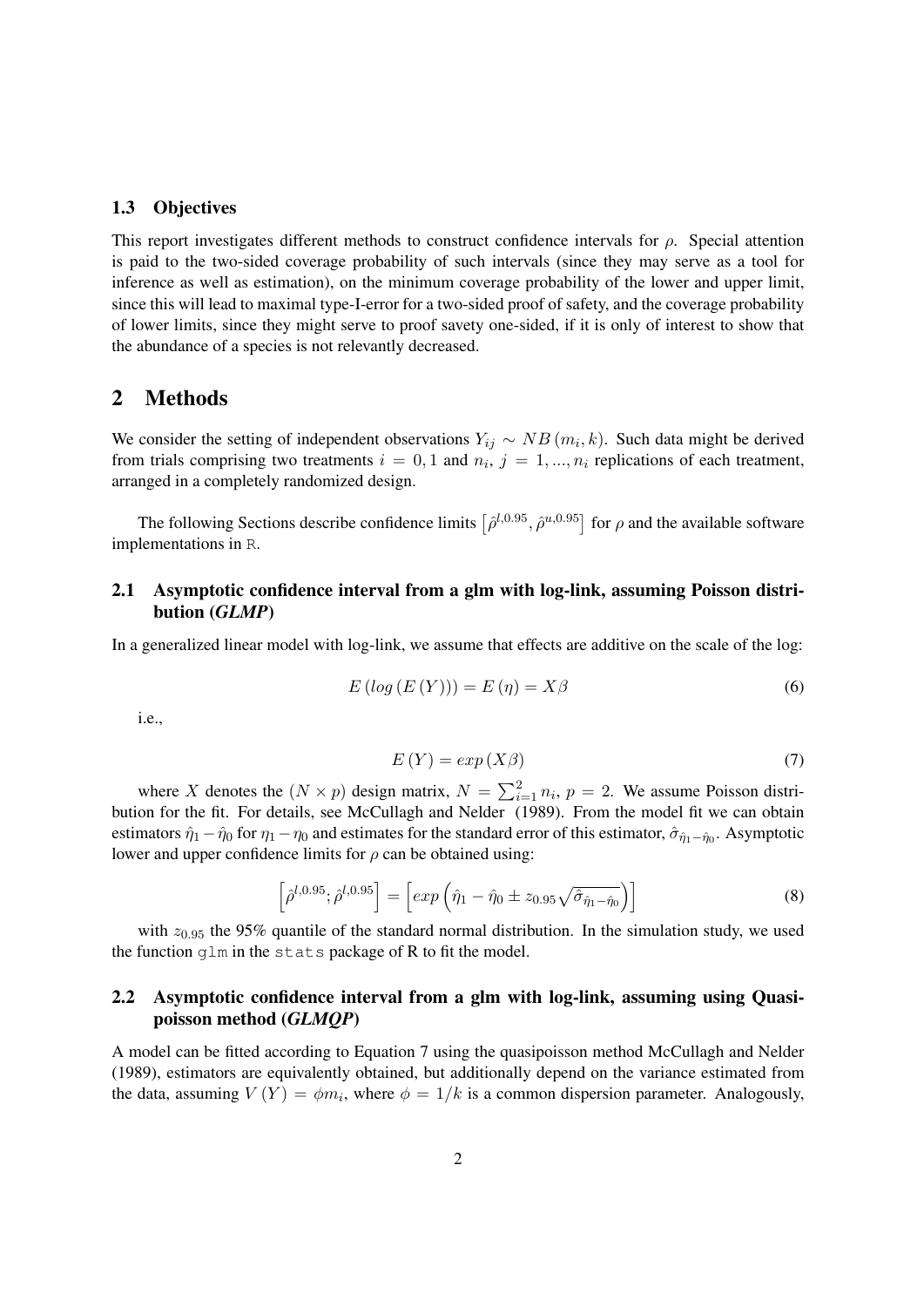Equation 8 is used to calculate confidence limits. In the simulation study, we used the function  $q \ln n$ the stats package of R to fit the model.

## 2.3 Asymptotic confidence interval from a glm with log-link, assuming Negative binomial distribution (*GLMNB*)

A model can be fitted according to Equations 7 using the likelihood of the negative binomial distribution McCullagh and Nelder (1989), estimators and confidence limits are analogously obtained. The problem of fitting glms with negative binomial assumptions, is that the dispersion parameter  $1/k$  has to be estimated from the data. For this problem, different estimators exist. We used the implementation glm.nb by Venables and Ripley (2002) in the R package MASS to fit the negative binomial model. Additionally, the algorithm of Rigby and Stasinopoulos (2005) was used as provided in the R-package gamlss and is denoted *GLMNBI*.

## 2.4 Asymptotic confidence interval for the ratio of means assuming lognormal distribution (*LN*)

Often, strictly non-negative random variables with positively skewed distribution, as are count data, are approximated by assuming lognormal distribution. Chen and Zhou (2006) compare interval estimators for the difference and ratio of means of two independent lognormal samples.

Let  $Y_{ij}, j = 1, ..., n_i, i = 1, 2$  denote two samples of log-normal distributions, and  $Z_{ij} = \log(Y_{ij})$ . The ratio of means  $\rho = E(Y_1)/E(Y_0) = \mu_1/\mu_0$  is to be estimated, and  $\Psi = \log(\mu_1/\mu_0)$ . Let the  $\hat{\zeta}_i$ denote the estimated mean and  $\hat{\sigma}_i$  the estimated standard deviation of samples  $Z_{ij}$ . The MLE for  $\Psi$  is  $\hat{\Psi} = \hat{\zeta}_1 - \hat{\zeta}_0 + \frac{1}{2}$  $\frac{1}{2}(\hat{\sigma}_1 - \hat{\sigma}_0)$ , and the maximum likelihood estimator of the ratio of means  $\mu_1/\mu_0$  of the  $Y_{ij}$  then is:  $\exp\left(\hat{\Psi}\right)$ . A large sample confidence interval can be constructed using  $\hat{\tau} =$  $\sqrt{\hat{V}(\hat{\Psi})}$ . An estimator for  $\hat{\tau}$  is  $\sqrt{\frac{\sigma_1}{n_1}}$  $\frac{\sigma_1}{n_1} + \frac{\sigma_1^2}{2n_1} - \frac{\sigma_0}{n_0}$  $\frac{\sigma_0}{n_0} - \frac{\sigma_0^2}{2n_0}$ . The confidence interval then is:  $\left[\hat{\rho}^{l,0.95};\hat{\rho}^{l,0.95}\right]=\left[\exp\left(\hat{\Psi}\pm z_{0.95}\hat{\tau}\right)\right]$  $\bigcap$  (9)

However, the assumption of continuous data which is included in the assumption of lognormal distribution is violated for count data. Moreover, for low mean abundances the frequent occurrence of  $Y = 0$  is a numerical problem for the above confidence interval. Here, Y is replaced by  $Y + 0.1$  in case that  $Y = 0$  occurs.

### 2.5 Fieller type confidence interval for ratio of normal means (*N*)

Tamhane and Logan (2004) proposed a test for the ratio of means of two normal populations in the presence of heteroscedasticity, using the Satterthwaite approximation for the degrees of freedom. The test can be inverted approximately using the method applied by Fieller (1954).

$$
\left[\hat{\rho}^{l,0.95};\hat{\rho}^{l,0.95}\right] = \left[\frac{-B}{2A} \pm \frac{\sqrt{(B/2)^2 - AC}}{A}\right]
$$
\n(10)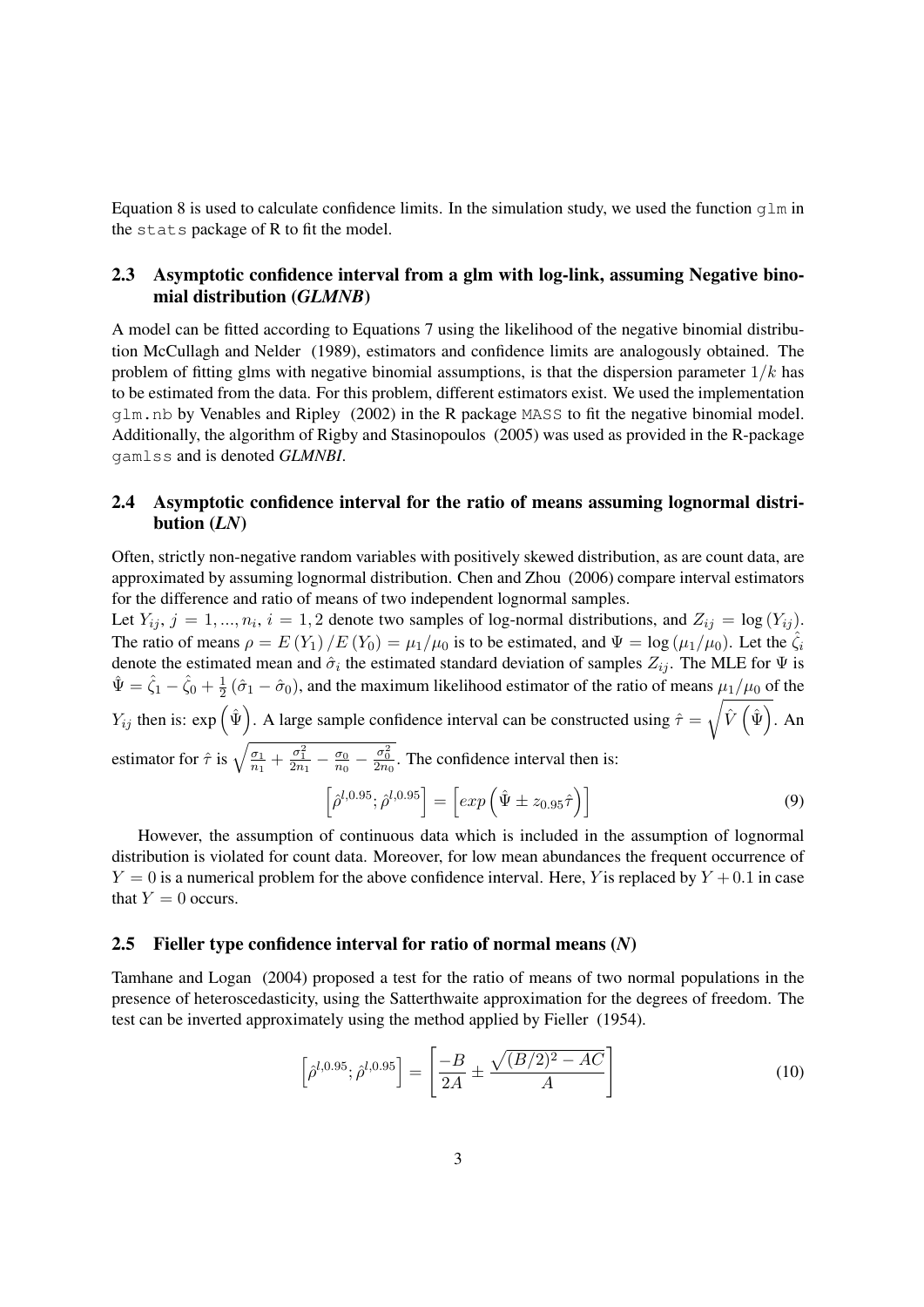, with

$$
A = s_0 \frac{t_{dfS,1-\alpha}^2}{n_0} - \hat{\mu}_0^2
$$

$$
B = 2\hat{\mu}_1 \hat{\mu}_0
$$

$$
C = s_1 \frac{t_{dfS,1-\alpha}^2}{n_1} - \hat{\mu}_1^2
$$

where  $s_i =$  $\sqrt{\sum_{j=1}^{n_i} (y_{ij}-\hat{\mu}_i)^2}$  $\frac{1}{n_i-1}(\frac{y_{ij}-\hat{\mu}_i}{n_i})^2}{n_i}$ ,  $\hat{\mu}_i = \frac{\sum_{j=1}^{n_i} y_i}{n_i}$  $\frac{n_i}{n_i}$ , and  $t_{dfS,1-\alpha}$  being a quantile from the t-distribution with  $df = dfS$ , and  $dfS = \frac{(\hat{\rho}^2 s_0^2 / n_0 + s_0^2 / n_0)^2}{\hat{\rho}^4 s_0^4 / n^2 (n_0 - 1) + s_0^4 / n^2 (n_0 + 1)}$  $\frac{(p\,s_0/n_0+s_0/n_0)}{\hat{\rho}^4s_0^4/n_0^2(n_0-1)+s_0^4/n_0^2(n_1-1)}$ .

This interval can be contructed for  $A > 0$ , not otherwise. In case that  $A < 0$ , we define

### 2.6 Non-parametric confidence interval for the ratio of locations (*HL*)

A non-parametric confidence interval for the difference of location parameters has been described by Hodges and Lehmann (1963) and Bauer (1972). This interval is conditional to the sample. It is based on the assumption that two independent samples  $y_{1j}$ ,  $y_{0j'}$ , with  $j = 1, ..., n_1$ ,  $j' = 1, ..., n_0$  are distributed  $F(Y)$  and  $G(Y) = F(Y/\rho)$ , where  $F(Y)$  is a continuous distribution, and  $\rho$  is the unknown parameter of interest.

Hothorn and Munzel (2002) show that an exact confidence interval for  $\rho$  can be constructed by first calculating all pairwise ratios  $r_{jj'} = \frac{y_{1j}}{y_{0j}}$  $\frac{y_{1j}}{y_{0j'}}, j = 1, ..., n_1, j' = 1, ..., n_0$ , second order  $r_{jj'}$  according to their magnitude, resulting in ordered sample of pairwise ratios  $r_{(1)} < r_{(2)} < ... < r_{(n_1n_0)}$ . A 0.95 lower and upper confidence limits can now be constructed by taking the 0.05- and 0.95-quantile of the Wilcoxon distribution with parameters denoted  $w_{0.05,n_1,n_0}$  and  $w_{0.95,m_1,n_0}$ . The confidence interval is:

$$
[\hat{\rho}_L, \hat{\rho}_L] = \left[ r_{(w_{0.05, n_1, n_0})}, r_{(w_{0.95, n_1, n_0})} \right].
$$

If the distribution is not continuous and ties occur in the data, the authors recommend the use of a conditional approach based on the Streitberg-Röhmel algorithm.

An implementation of the Hodges-Lehmann interval Hodges and Lehmann (1963) for the difference in locations based on the ordered sample of pairwise differences  $d_{(1)} < d_{(2)} < ... < d_{(n_1n_0)}$ , with  $d_{jj'}=y_{1j}-y_{0j'}, j=1,...,n_1, j'=1,...,n_0$  is available in the R-package exactRankTests. Since ordering  $ld_{jj'} = \log(y_{1j}) - \log(y_{0j'})$  results in exactly the same order as ordering the  $r_{jj'}$ . Then, applying the exponential function to the interval constructed based on the ordered sample of  $ld_{(1)} < ld_{(2)} < ... < ld_{(n_1n_0)}$ , results in the interval described by Hothorn and Munzel. However, if the above interval shall be applied to count data, one has to deal with the occurrence of zeros in the samples  $y_1$  and  $y_0$ . In case that zeros occur in only one of the samples, setting

$$
ld = \log(0) - \log(\epsilon) = -\infty \Leftrightarrow r = 0/\epsilon = 0,
$$

and

$$
ld = \log(\epsilon) - \log(0) = \infty \Leftrightarrow r = \epsilon/0 = \infty,
$$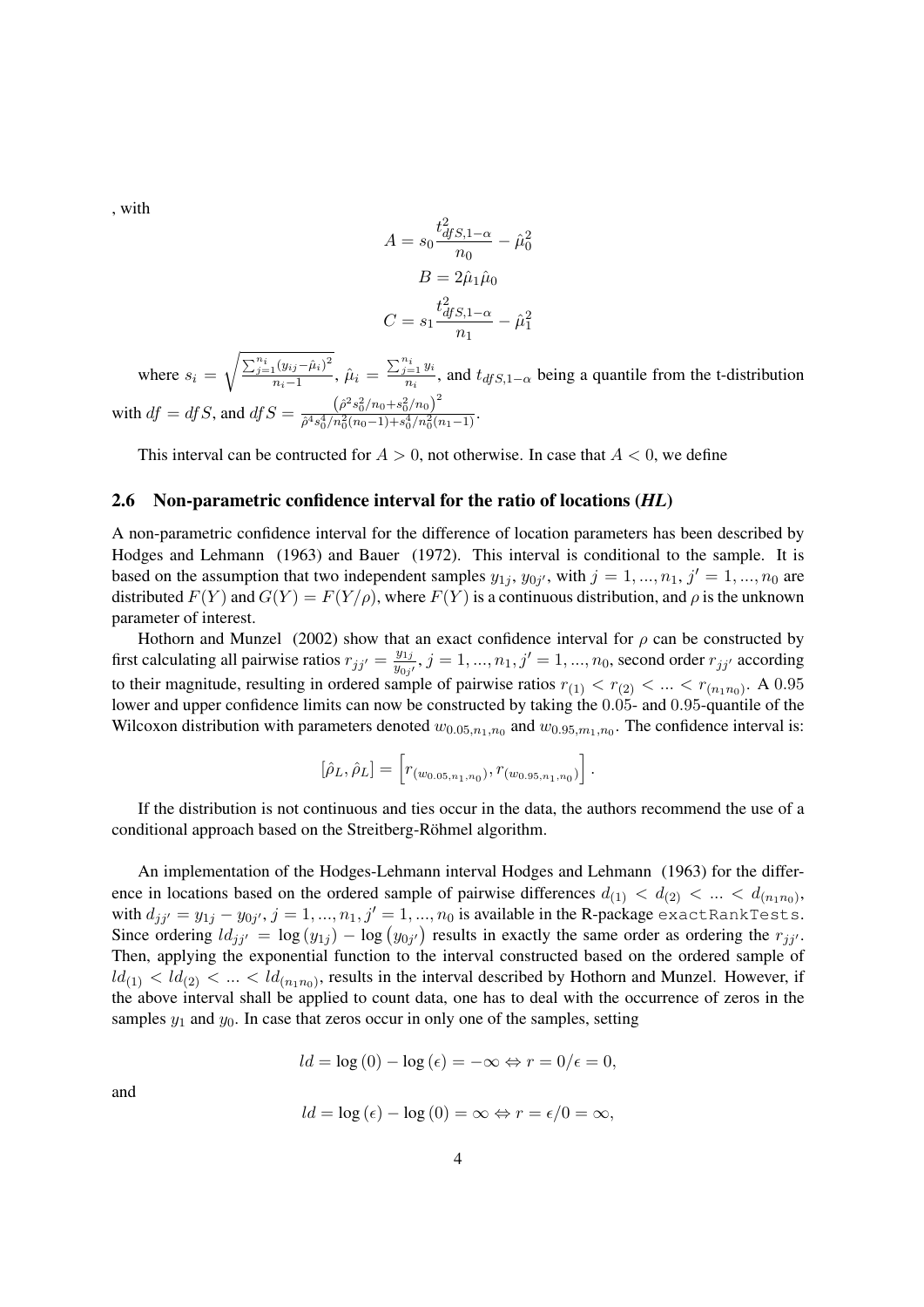for  $\epsilon > 0$  we can numerically deal with the problem of ordering  $ld_{ij'}$  and finally construct a confidence interval. There is no reasonable numerical replacement for  $r = 0/0$  or  $ld = \log(0) - \log(0)$ , hence such values are omitted from the ordered sample of *lds*. If the samples  $n_1$ ,  $n_0$  and the mean abundances are small, frequently all observations of at least one sample  $x_{ij} = 0 \forall j$ , for  $i = 1$  or  $i = 2$ . Then, the all  $r_{ji'}$  or  $ld_{ji'}$  have the same value and the confidence interval degenerates to a point. In this case, we formally define the interval to be  $[\hat{\rho}_L, \hat{\rho}_L] = [0, \infty]$ .

In the context of log-transformation in parametric analyses, the problem of occurring zeros is often solved by using the transformation  $\log(y + \epsilon)$ . However, the intervals discussed here are based on the stochastical order between the samples  $y_1$  and  $y_0$ . By simple numerical examples it can be shown that result of ordering  $ld_{jj'}^* = \log(y_{1j} + \epsilon) - \log(y_{0j'} + \epsilon)$  may markedly differ from ordering  $r_{jj'}$ . Moreover, the resulting confidence interval for  $ld^*$  can not be back transformed into a confidence interval for  $\rho$ . If the exponential function is applied to the confidence bounds for  $ld^*$ , the resulting values of confidence bounds  $\hat{\rho}_*$  differ markedly depending on the choice of  $\epsilon$ . For these reasons, the nonparametric confidence interval is not recommended for use, if abundance is low and samples are small.

Nevertheless, this interval was included in the simulation study under the acronym *HL*, based on  $ld_{jj'}^* = \log(y_{1j} + \epsilon) - \log(y_{0j'} + \epsilon)$ , with  $\epsilon = 0.1$ . Since it is based on Permutation, the exact solution using the Streitberg-Röhmel algorithm is only available for limited sample size. Here, for more than  $n_0 + n_1 > 50$  observations an asymptotic version is computed.

Note, that the parameter  $\rho$  as defined for the *HL* interval differs from the definition of  $\rho = E(Y_1)/E(Y_0)$ for the methods explicitly assuming a certain distribution. It can not be interpreted as the ratio of location parameters, but as a parameter of changing scale.

# 3 Conclusions

If the negative binomial distribution (of which the Poisson distribution is a special case) can be reasonably assumed for the data, constructing confidence intervals based on the fit of a GLM with family negative binomial or quasipoisson is recommended. Fits based on the Poisson assumption lead to unacceptably liberal confidence intervals also for modest overdispersion  $k = 10$ . If the ratio of mean abundance is extreme, i.e.  $\rho = 0.1, 10$  the quasipoisson method might be conservative, but if the mean abundances are about equal,  $\rho$  is close to 1, the quasipoisson approach performs acceptable, also for data following the negative binomial distribution. If the model fit assumes the negative binomial distribution, the algorithm of Rigby and Stasinopoulos (2005) appears preferable in the considered settings, being slightly less liberal the implementation of Venables and Ripley (2002). However, it should be noted, that none of the methods is close to the nominal level for all considered situations. In a proof of safety with nominal 5% error probability, actual error probabilities of up to 8% may occur.

If the data indeed follow a negative binomial distribution, basic assumptions of the *LN*, *HL* and *N* method are violated. The *LN* method performs mostly acceptable if situations with low mean abundance (i.e. high discreteness of the distribution and frequent occurrence of zeros) are avoided. Adding a small number to the observed counts avoids numerical problems but the confidence interval described in this report should not be interpreted as intervals for  $\rho = E(Y_1)/E(Y_0)$ . The same comes true for the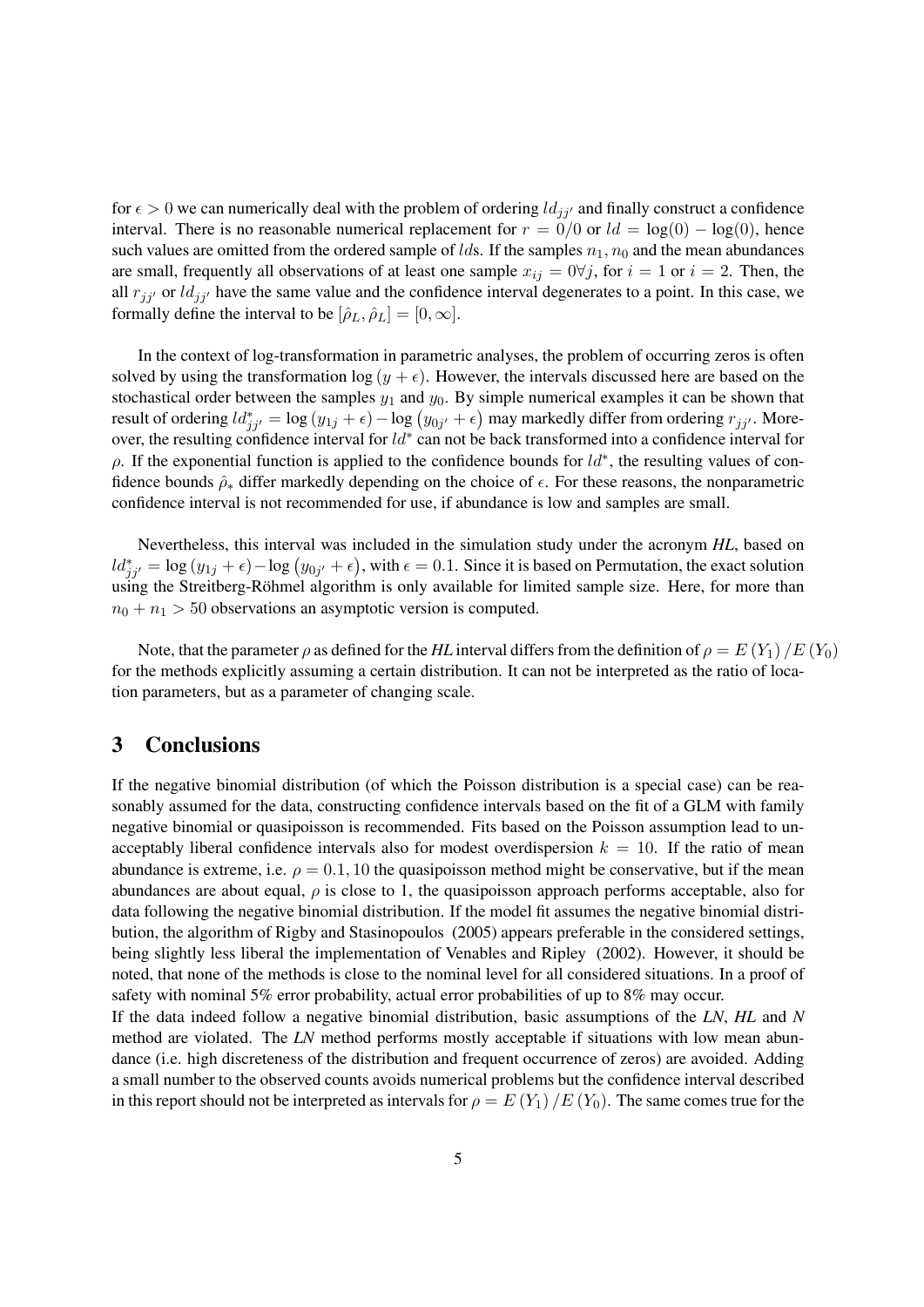HL method. In many situations, it does not cover the parameter  $\rho = E(Y_1)/E(Y_0)$  with acceptable probability. It should be noted that the comparison of the HL method with the GLM based methods might be rather unfair, since we assume a certain distribution and compare methods that are not based on these assumptions with others which are based on that assumptions. It is then very likely that the latter perform better. Based on this report, the HL method can not be recommended because the underlying distributional assumptions differ substantially from the properties of count data (discreteness, frequent occurrence of zeros), and because the parameter  $\rho$  as defined by Hothorn and Munzel (2002) can not interpreted as the ratio of expectations or ratio of medians, but rather is a parameter of change in scale between two distributions. This is a problem the easy interpretation of the parameters is important to define the safety margins when objective is to perform a proof of safety. However, it should be investigated whether the *HL* method outperforms the *GLMQP*, *GLMNB*, or *GLMNBI* method for distributions which show the typical properties of count data, but are not following the negative binomial distribution.

## 4 Simulation study

Objective of the simulation study is to investigate the coverage probabilities of the above confidence interval methods, with special respect to the

- 1. two-sided coverage probability  $C_{ts} = P(\rho \in [\hat{\rho}^l, \hat{\rho}^u]),$
- 2. the minimum coverage probability of the upper and the lower bound  $C_{min} = min(P(\rho \ge \hat{\rho}^l), P(\rho \le \hat{\rho}^u)),$
- 3. and the coverage probability of the lower bound,  $C_l = P(\rho \geq \hat{\rho}^l)$ .

#### 4.1 Assumption of the Negativ Binomial distribution

Samples were drawn from the family of negative binomial distribution  $Y_i \sim NB(\mu_i, k)$ , i.e. assuming equal overdispersion parameters in both samples.

The following parameter settings were considered:

$$
m_0 = 1, 5, 10, 50,
$$
  

$$
\rho = 0.1, 0.5, 0.8, 1, 1.25, 2, 10,
$$
  

$$
n_0 = n_1 = 5, 10, 20, 50.
$$

The dispersion parameter was set to:

$$
k = 1000, 10, 1
$$

where  $k = 1000$  practically corresponds to a Poisson distribution.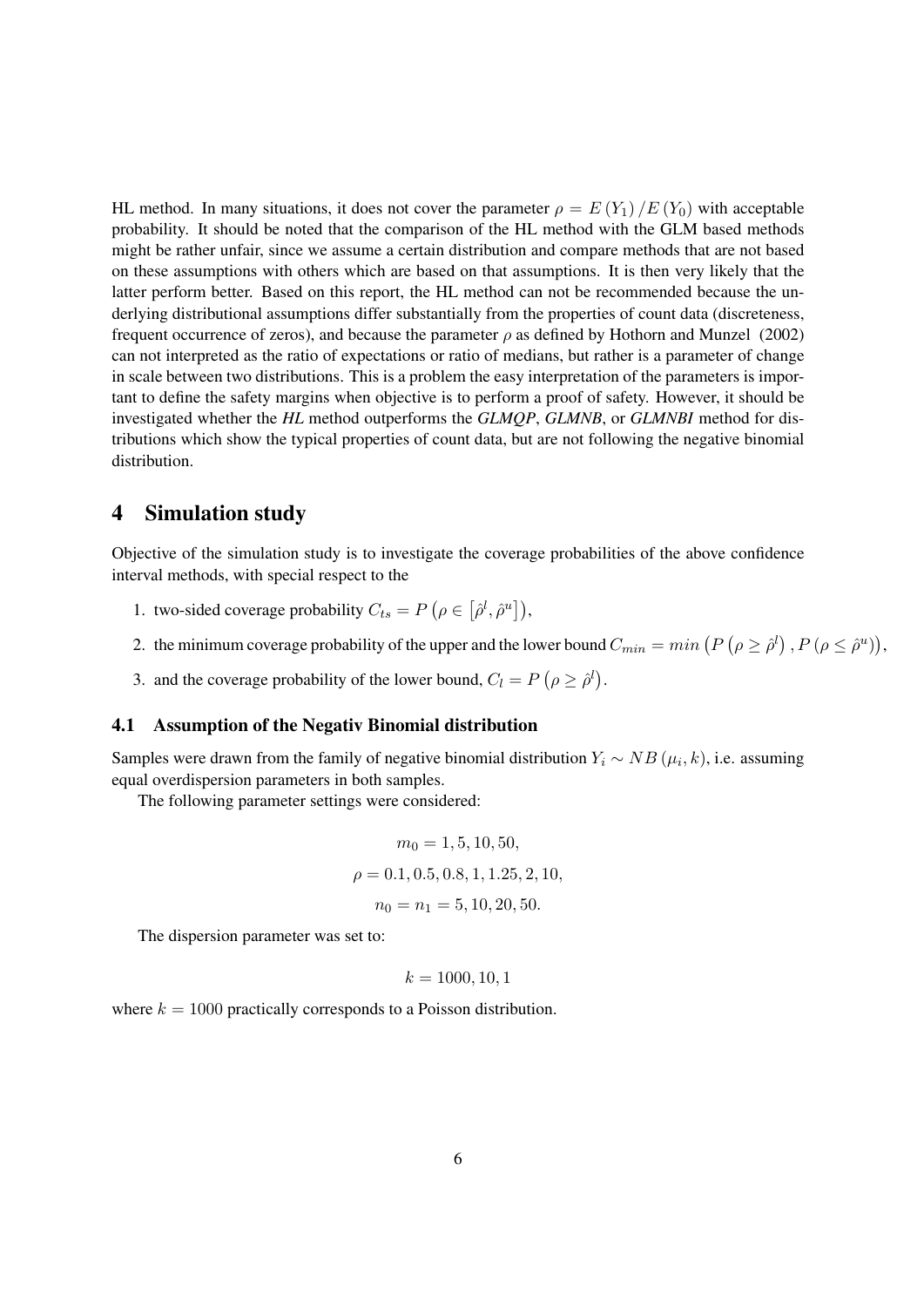## 4.2 Results

#### 4.2.1 Overview

From Figures 1, 3, and 2 it is obvious, that if data in fact follow a Poisson distribution, the *GLMP*, *GLMQP*, and *GLMNB* methods are acceptable options. If data follow a negative binomial distribution with marked overdispersion  $k = 10$ , or  $k = 1$ , only the *GLMQP* and *GLMNB* methods perform acceptable. All other methods severely fail to cover the true parameter in at least a few cases.

Summarizing over all considered parameter settings, severe violations of the nominal confidence level of the lower bound, here defined as  $C_l < 0.93$ , occurred in 52% of the cases for *GLMP*, in 4% of the cases for *GLMNB*, never for *GLMNBI* and *GLMQP*, and in 14%, 12%, and 16% of the cases for the *HL*, *LN*, and *N* method, respectively. Severely lowered minimal coverage probabilities, here defined as  $C_{min}$  < 0.93, occured in 52% of the cases for *GLMP*, in 7% of the case for *GLMNB*, never for *GLMNBI* and *GLMQP*, in 29% of the cases for the *HL* method, and in 21% and 22% for the *LN* and *N* method, respectively.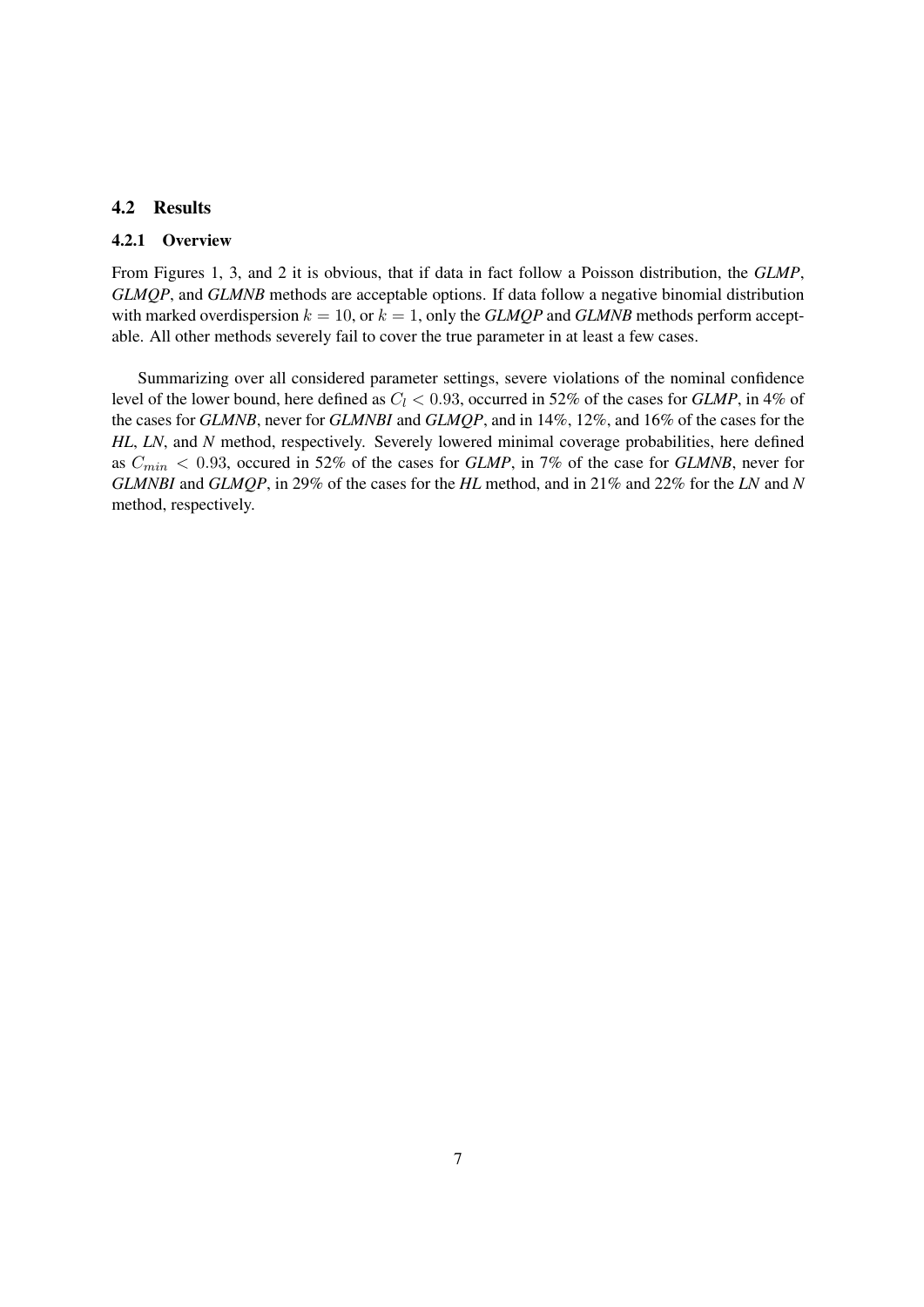

Figure 1: Coverage probabilities of nominal 95% lower confidence limits



Figure 2: Minimal coverage probabilities of nominal 95% lower and upper confidence limits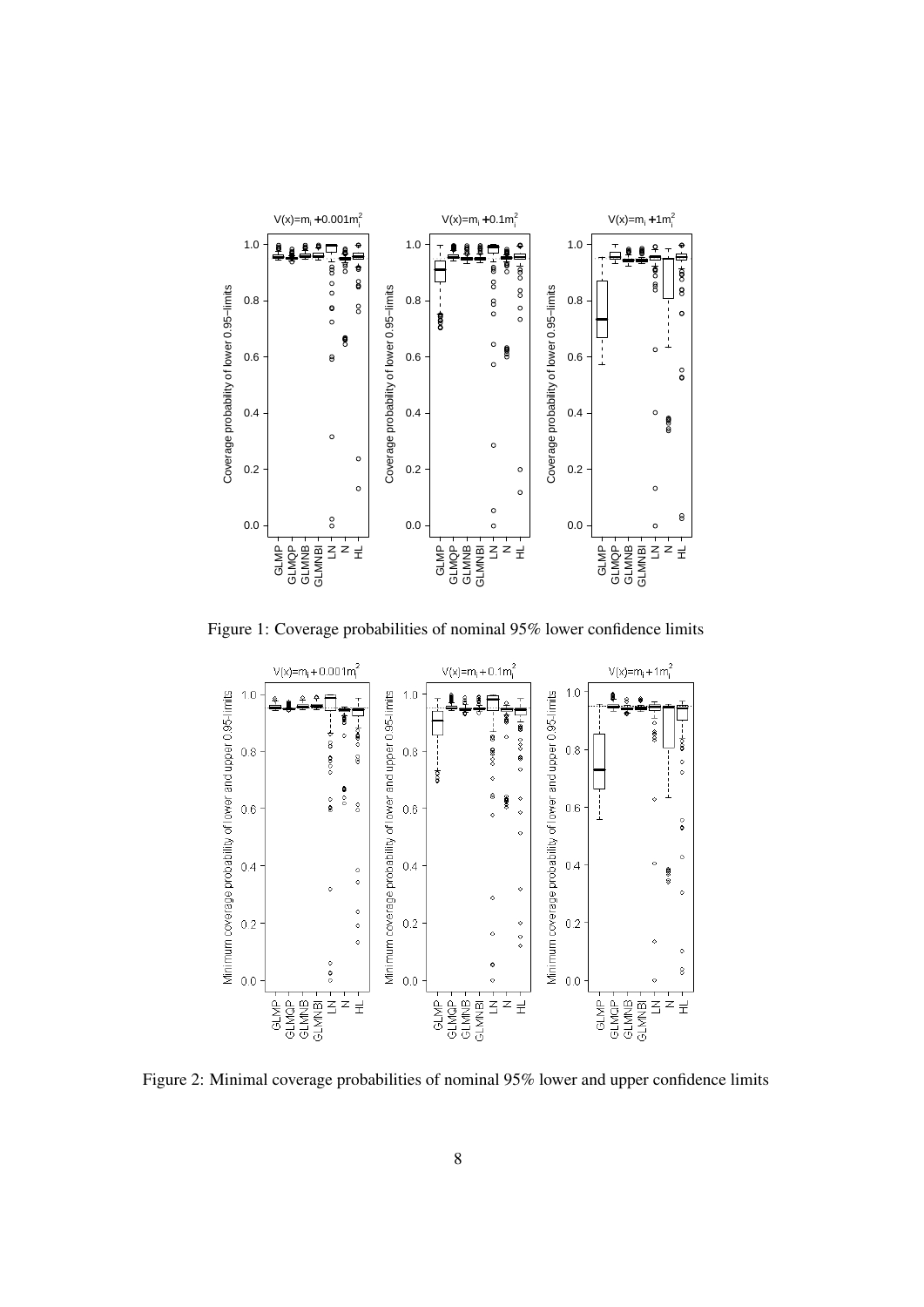

Figure 3: Coverage probabilities of nominal 90% two-sided confidence intervals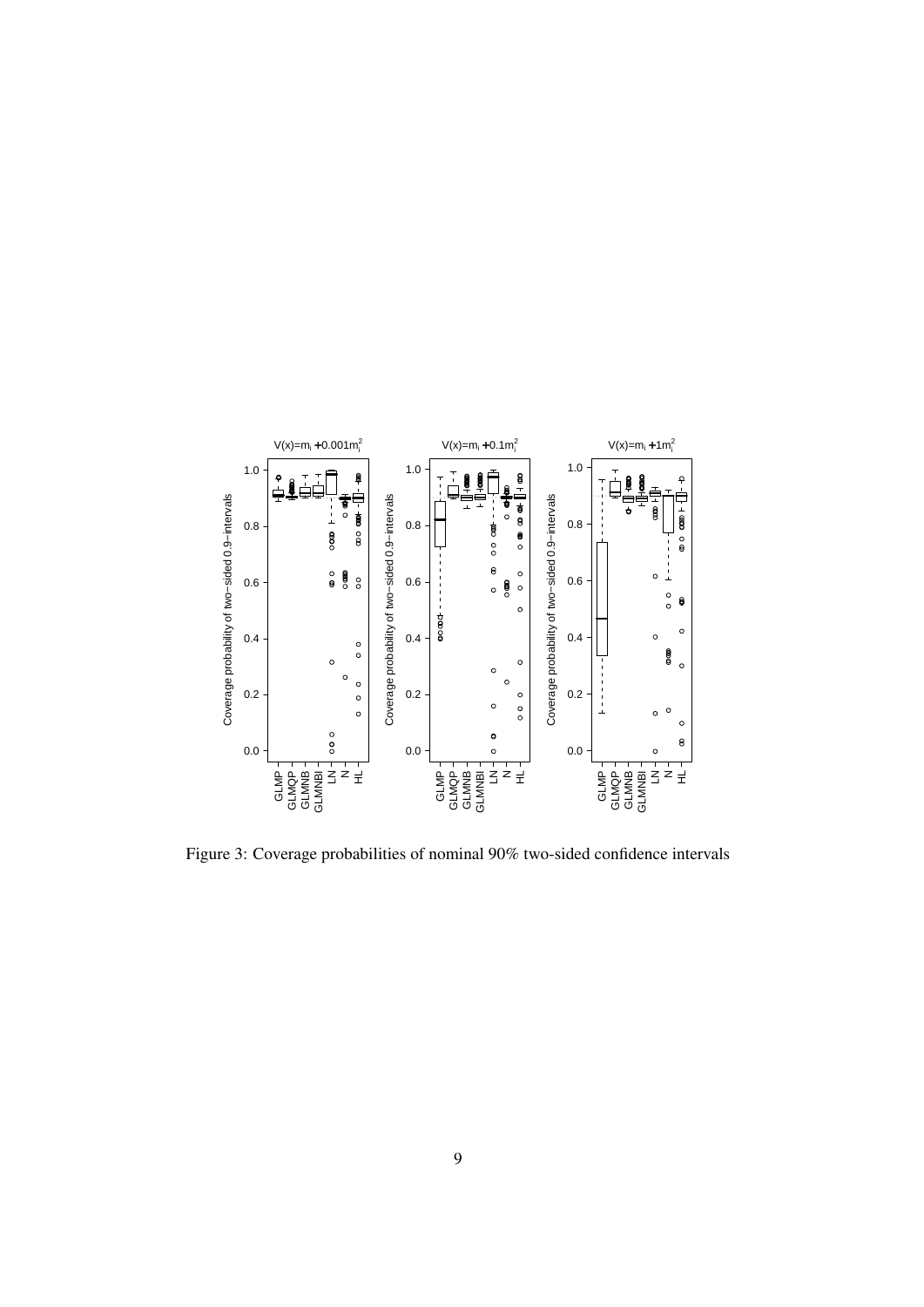#### 4.2.2 Detailed results for *GLMQP* and *GLMNB*

In Figures 4, 5, 6, 7, the coverage probabilities of lower 95% bounds of the *GLMNB*, and *GLMQP* are summarized. The *GLMNB* method becomes liberal for marked overdispersion and small sample size. The GlmOP method becomes conservative for large overdispersion and extreme values of  $\rho$ , due to mis-specification of the variance-mean-relation. In other cases, using the GLMQP method for negative binomial data has no severe effect on the coverage probability.

If the intervals are used to estimate lower bounds for  $\rho$  one has to expect coverage probabilities as low as 92% for nominal 95% limits if large overdispersion is present  $(k = 1)$  and sample size is small  $(n_i = 5)$ . For sample sizes of  $n_i = 10$ , one has to expect coverage probabilities of about 94% for nominal 95% confidence intervals.

Using the *GLMNB* for a proof of non-inferiority with margins  $r_L = 0.8, 0.5$ , will have type-I-error rates up to  $0.08, 0.065, 0.06$  if overdispersion is large  $(k = 1)$  and sample sizes are  $n = 5, 10, 20$ , respectively. Using the GLMQP method in the same situations, the type-I-error rate will rarely be higher than 0.06. Hence, if interest is in assessing non-inferiority one should be aware of the slightly liberal performance.

If interest is in a proof of equivalence the minimal coverage of the lower and upper 95% bounds is the criterion for recommendation. Figures 8, 9, 10, and 11 summarize this criterion for the *GLMNB* and *GLMQP* method. As can be expected, the situation is slightly worse than for the lower bounds alone.

Using the *GLMNB* method, one has to be aware that the actual type-I-errors can be as low as 0.08 for  $n_i = 5$  and large overdispersion ( $k = 1$ ). Also for sample sizes  $n_1 = 10, 20$ , the actual type-I- error can be markedly lower than 0.05 but in the here considered situations was not lower than 0.65. For  $n_i = 20$ , actual type-I-errors below 0.06 did not occur in the present simulation study.

Using the GLMQP method with margins  $r_L = 0.8, 0.5$  and  $r_U = 1.25, 2.0$ , also results in slightly liberal performance. For  $n_i = 5$ , the actual type-I-errors as low as 6.5% were occasionally observed.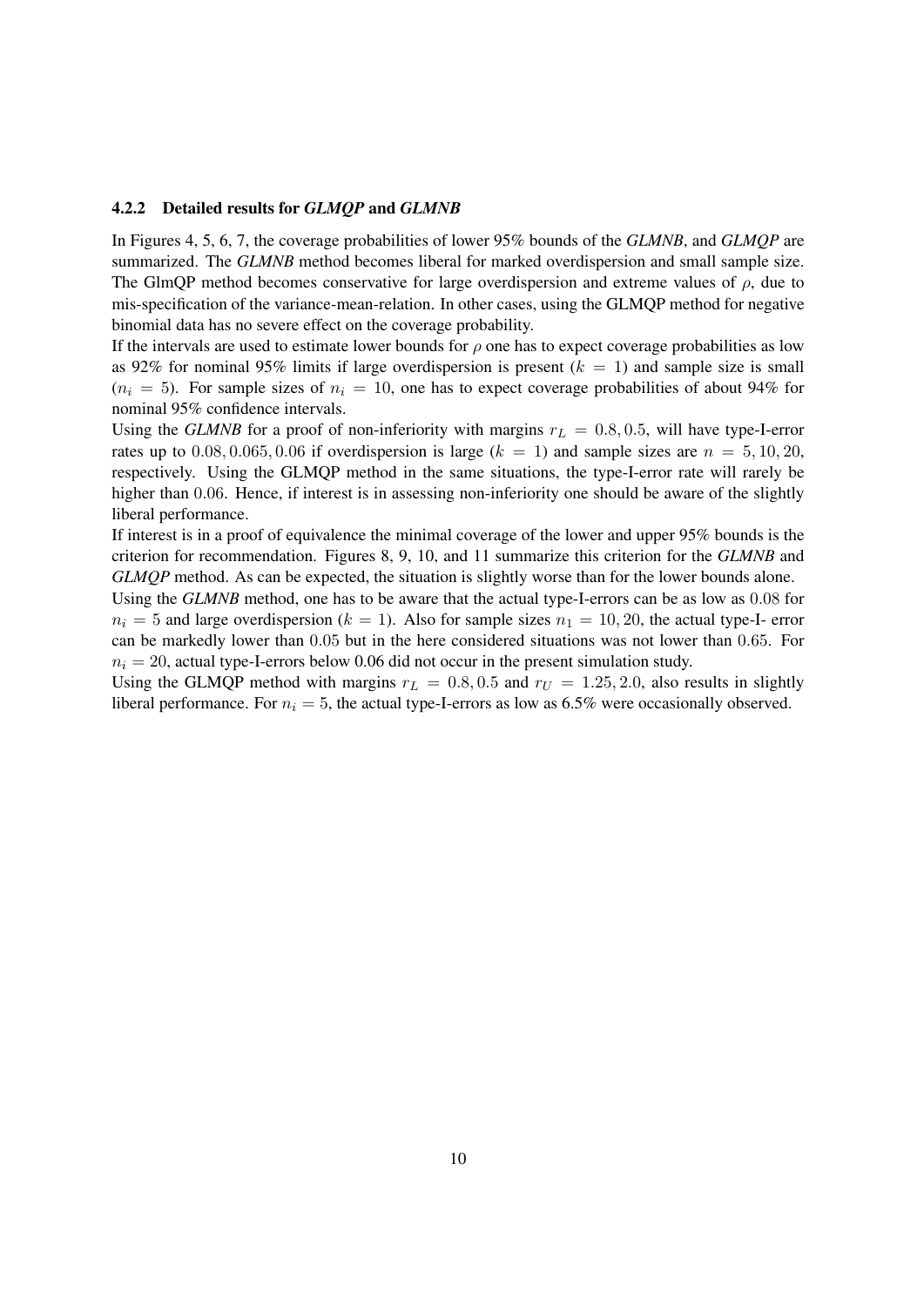

Figure 4: Coverage probabilities of nominal 95% lower confidence limits of the *GLMNB* method, in dependence of the sample size  $n_0 = n_1$ 



Coverage probabilities of lower 0.95−limits of the GLMNB method

Figure 5: Coverage probabilities of nominal 95% lower confidence limits of the *GLMNB* method, in dependence of the true ratio  $\rho = m_1/m_0$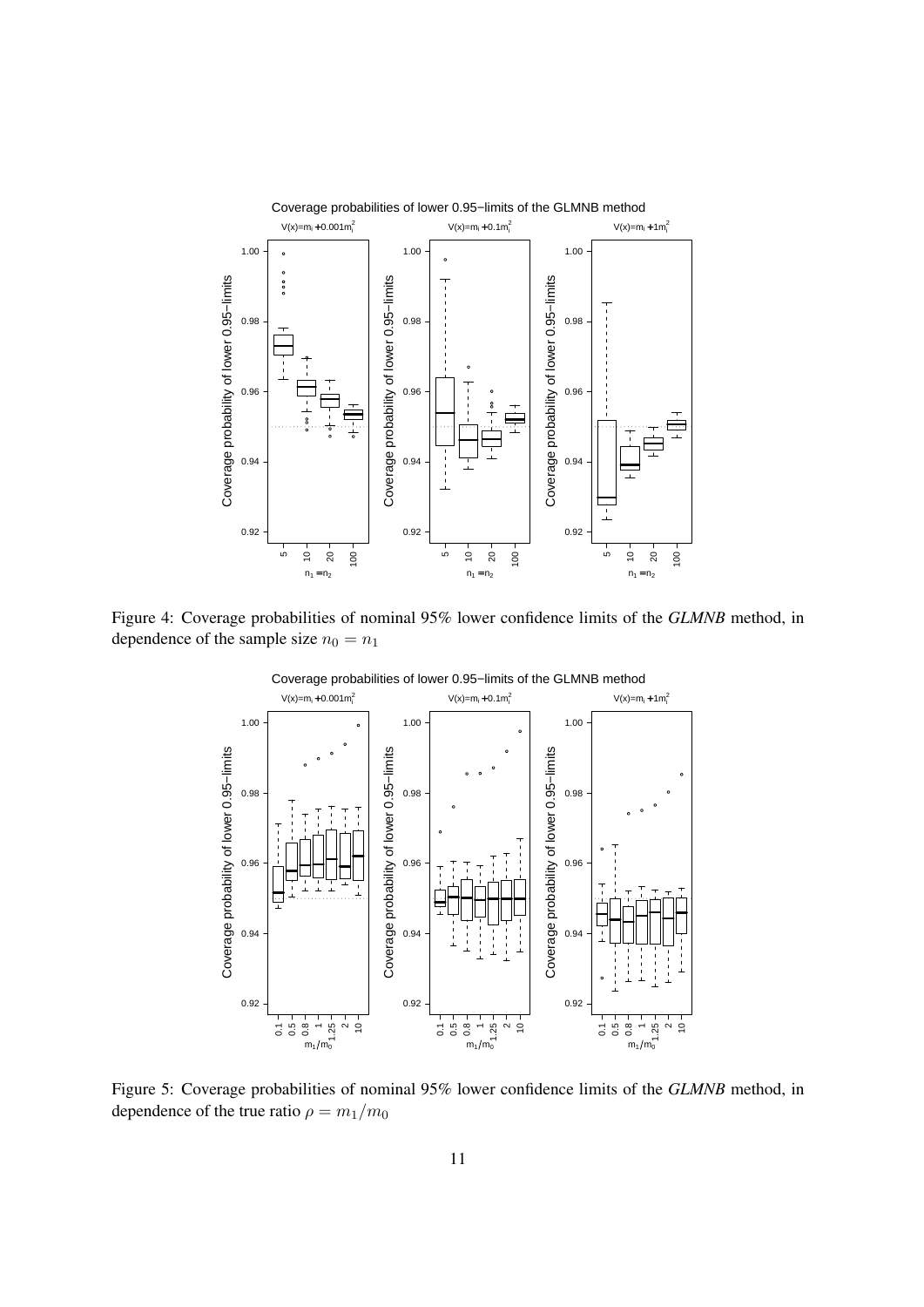

Figure 6: Coverage probabilities of nominal 95% lower confidence limits of the *GLMQP* method, in dependence of the sample size  $n_0 = n_1$ 



Coverage probabilities of lower 0.95−limits of the GLMQP method

Figure 7: Coverage probabilities of nominal 95% lower confidence limits of the *GLMQP* method, in dependence of the true ratio  $\rho = m_1/m_0$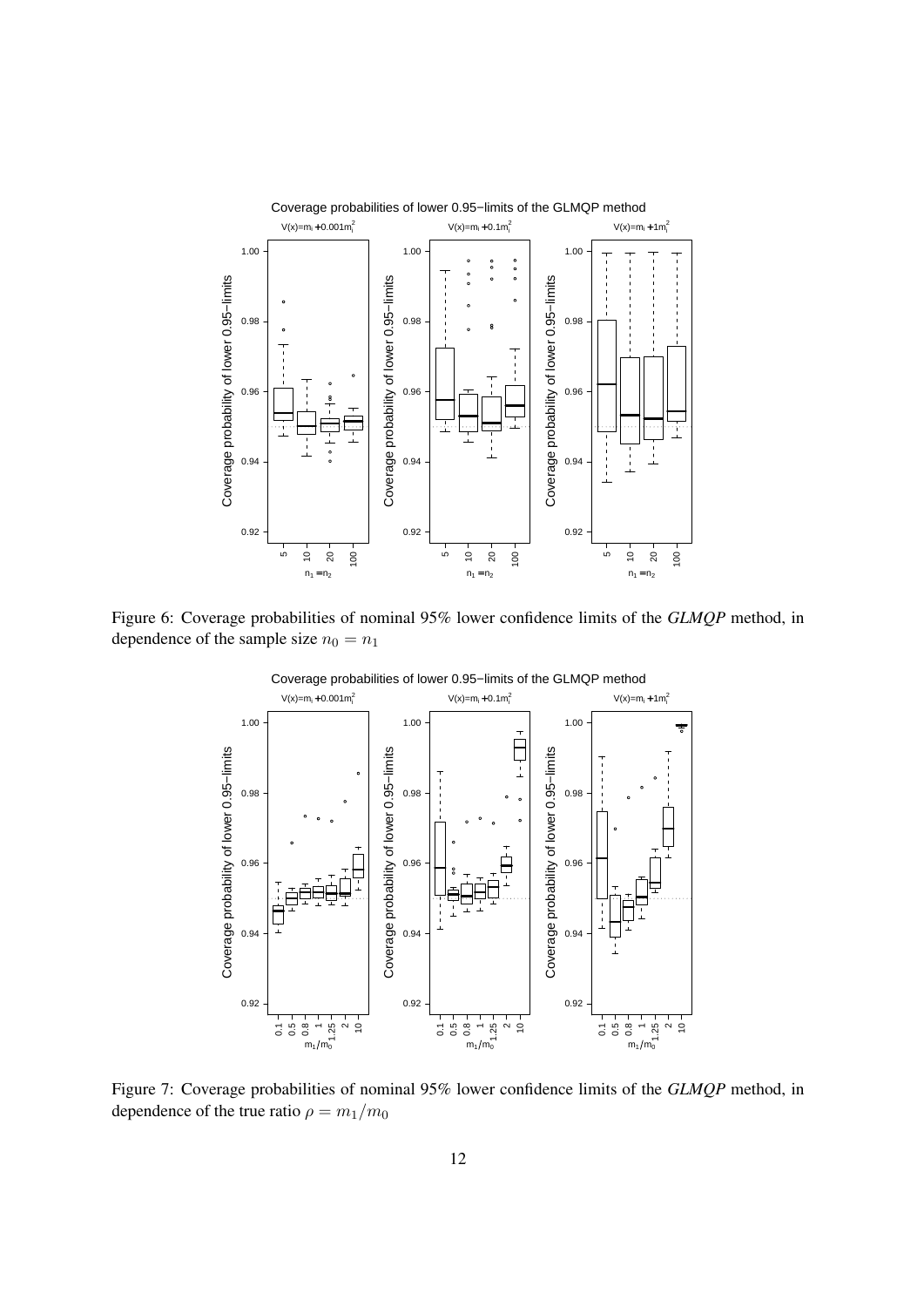

Figure 8: Minimal coverage probabilities of nominal 95% lower and upper confidence limits of the *GLMNB* method, in dependence of  $n_0 = n_1$ 



Minimum coverage probabilities of lower and upper 0.95−limits of the GLMNB method

Figure 9: Minimal coverage probabilities of nominal 95% lower and upper confidence limits of the *GLMNB* method, in dependence of the true ratio  $\rho = m_1/m_0$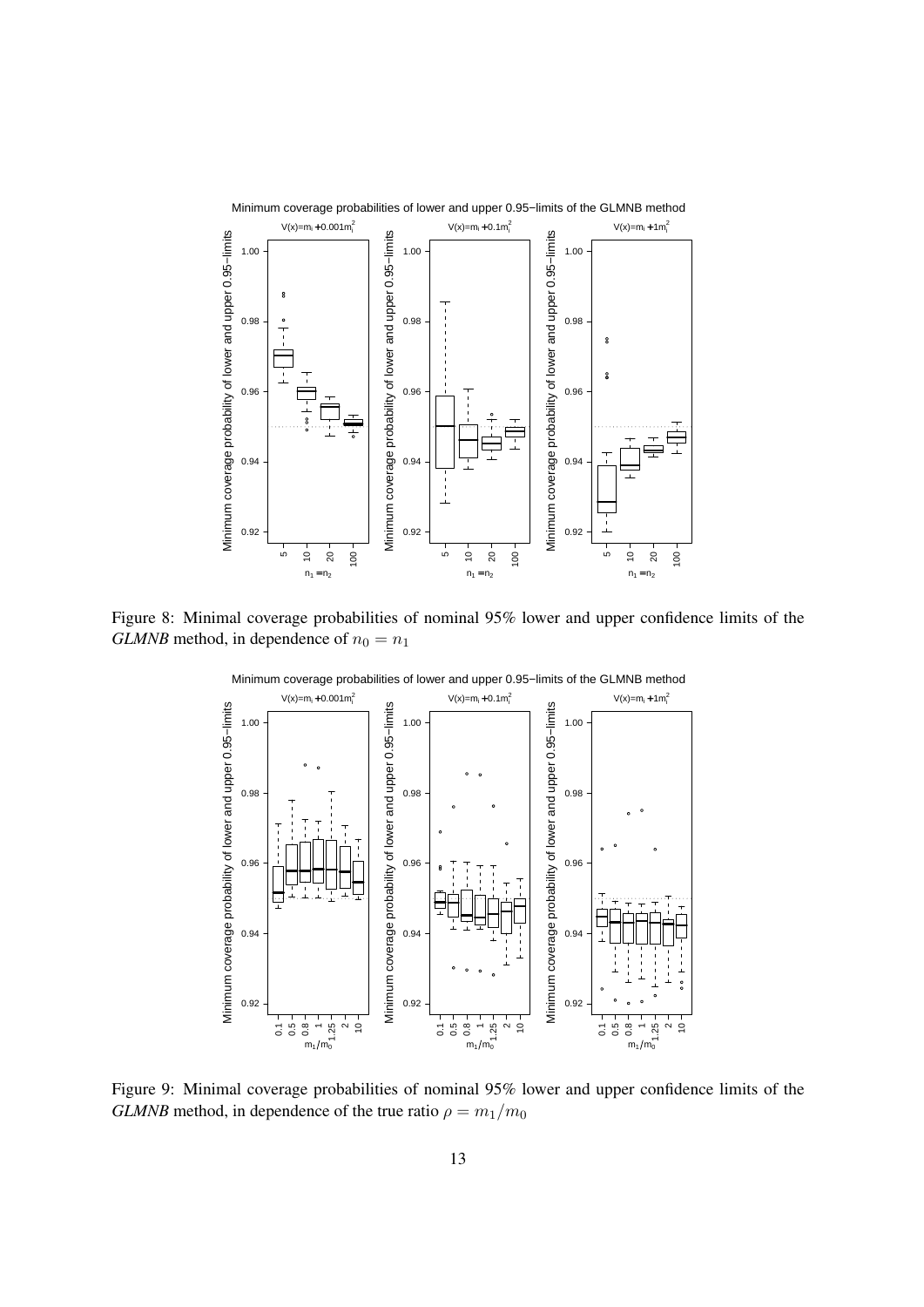

Figure 10: Minimal coverage probabilities of nominal 95% lower and upper confidence limits of the *GLMNB* method, in dependence of  $n_0 = n_1$ 



Minimum coverage probabilities of lower and upper 0.95−limits of the GLMNB method

Figure 11: Minimal coverage probabilities of nominal 95% lower and upper confidence limits of the *GLMNB* method, in dependence of the true ratio  $\rho = m_1/m_0$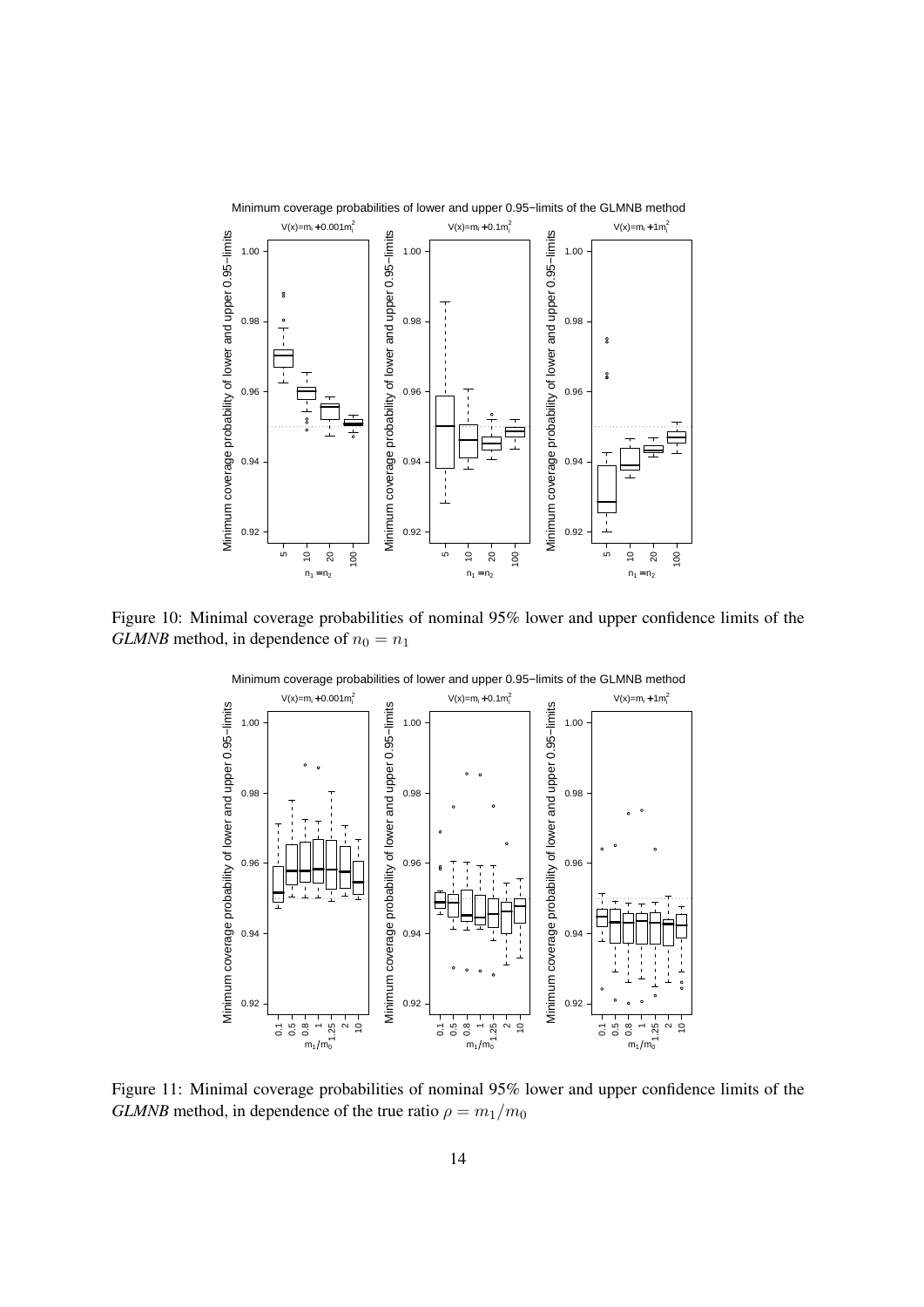

Figure 12: Coverage probabilities of nominal 95% lower confidence limits of the *GLMQP* method, in dependence of the true ratio  $\rho = m_1/m_0$ 



Minimum coverage probabilities of lower and upper 0.95−limits of the GLMQP method

Figure 13: Minimal coverage probabilities of nominal 95% lower and upper confidence limits of the *GLMQP* method, in dependence of  $n_0 = n_1$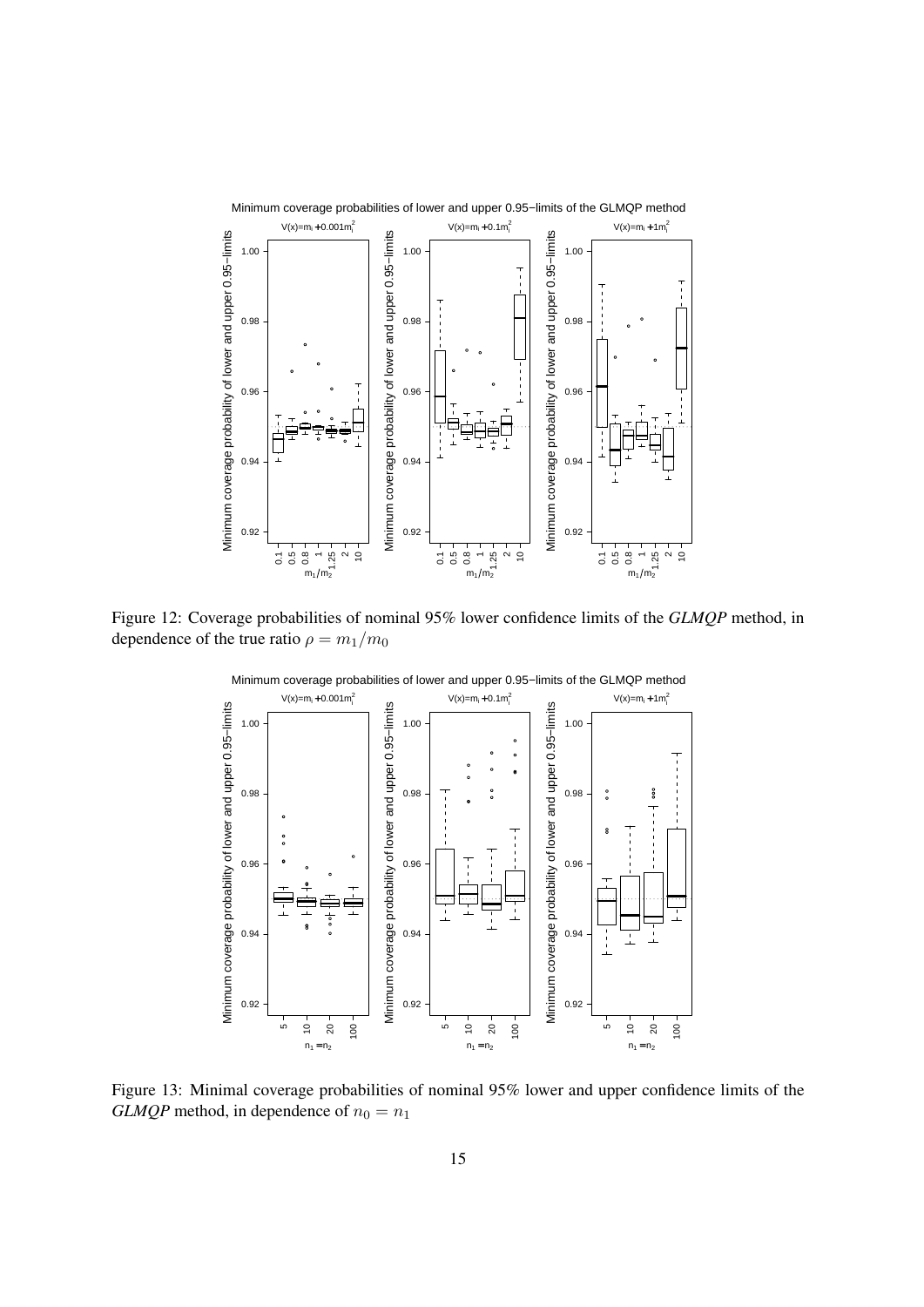## 4.3 Comparison of two algorithms to fit the negative binomial distribution

Two algorithms of Venables and Ripley (2002) (*GLMNB*) and Rigby and Stasinopoulos (2005) (*GLMNBI*) were available for estimation of means and overdispersion parameters of the negative binomial distribution. Figures 14, 15, and 16 show, that using the algorithm of Rigby and Stasinopoulos (2005) (*GLMNBI*) leads to about equal or slightly higher coverage probability than using the implementation of Venables and Ripley (2002) (*GLMNB*) in all considered cases. Especially, for the situations with high overdispersion, where the confidence intervals generally are too liberal, *GLMNBI* is markedly less liberal than *GLMNB*.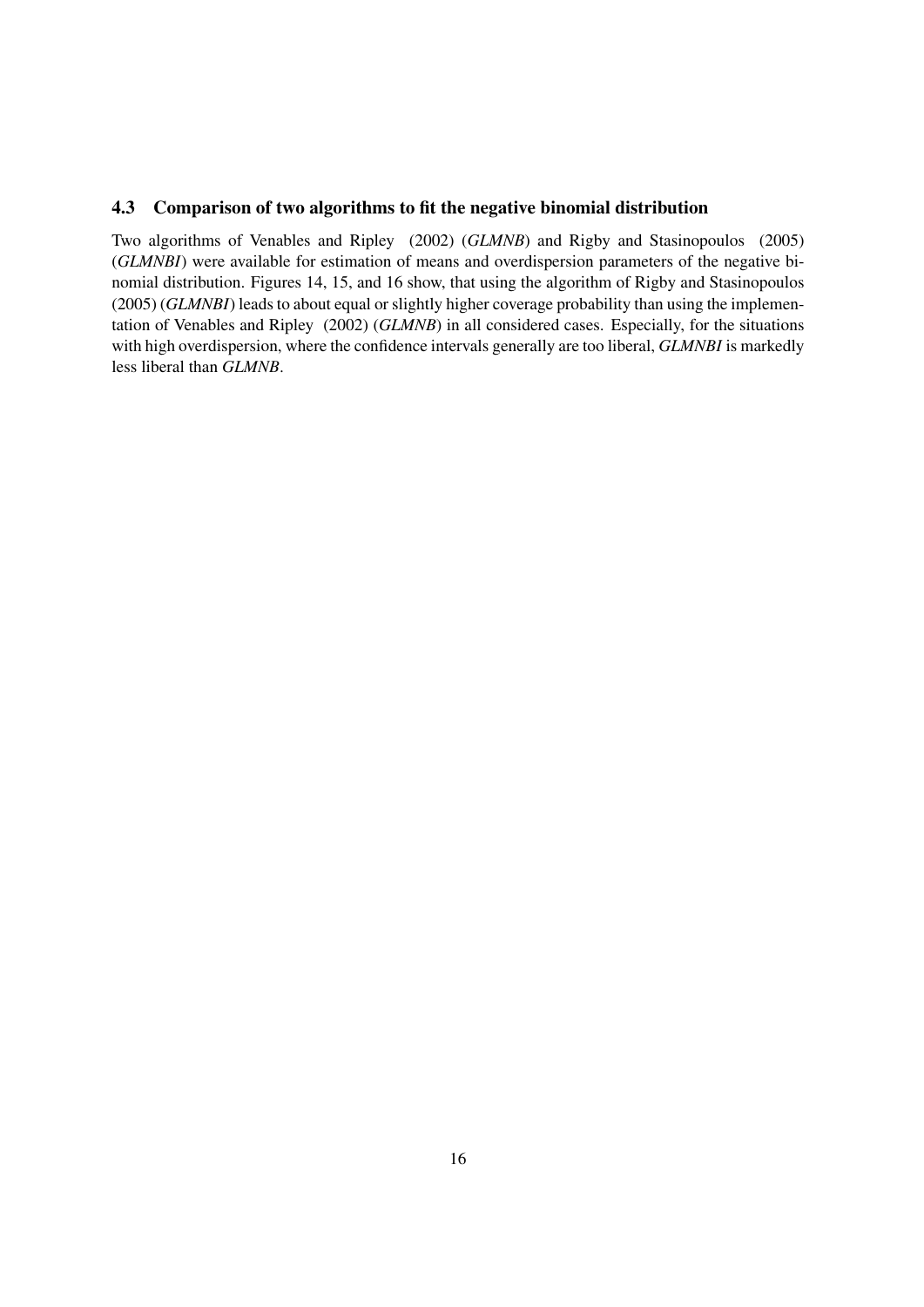

Figure 14: Comparison of coverage probabilities of nominal 95% lower confidence limits of the *GLMNB* and the *GLMNBI* method



Figure 15: Minimal coverage probabilities of nominal 95% lower and upper confidence limits of the *GLMNB* and the *GLMNBI* method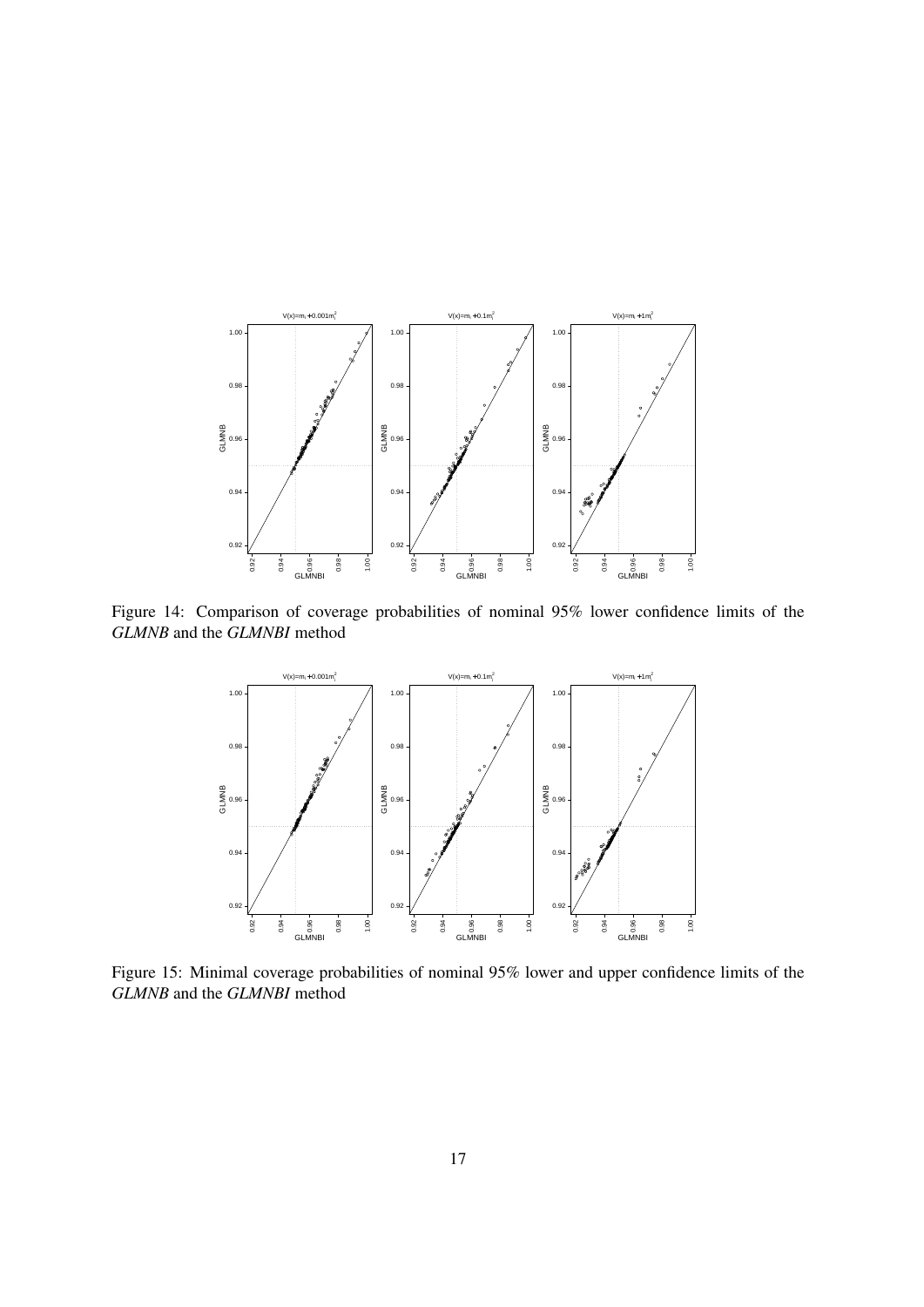

Figure 16: Coverage probabilities of nominal 90% two-sided confidence limits of the *GLMNB* and the *GLMNBI* method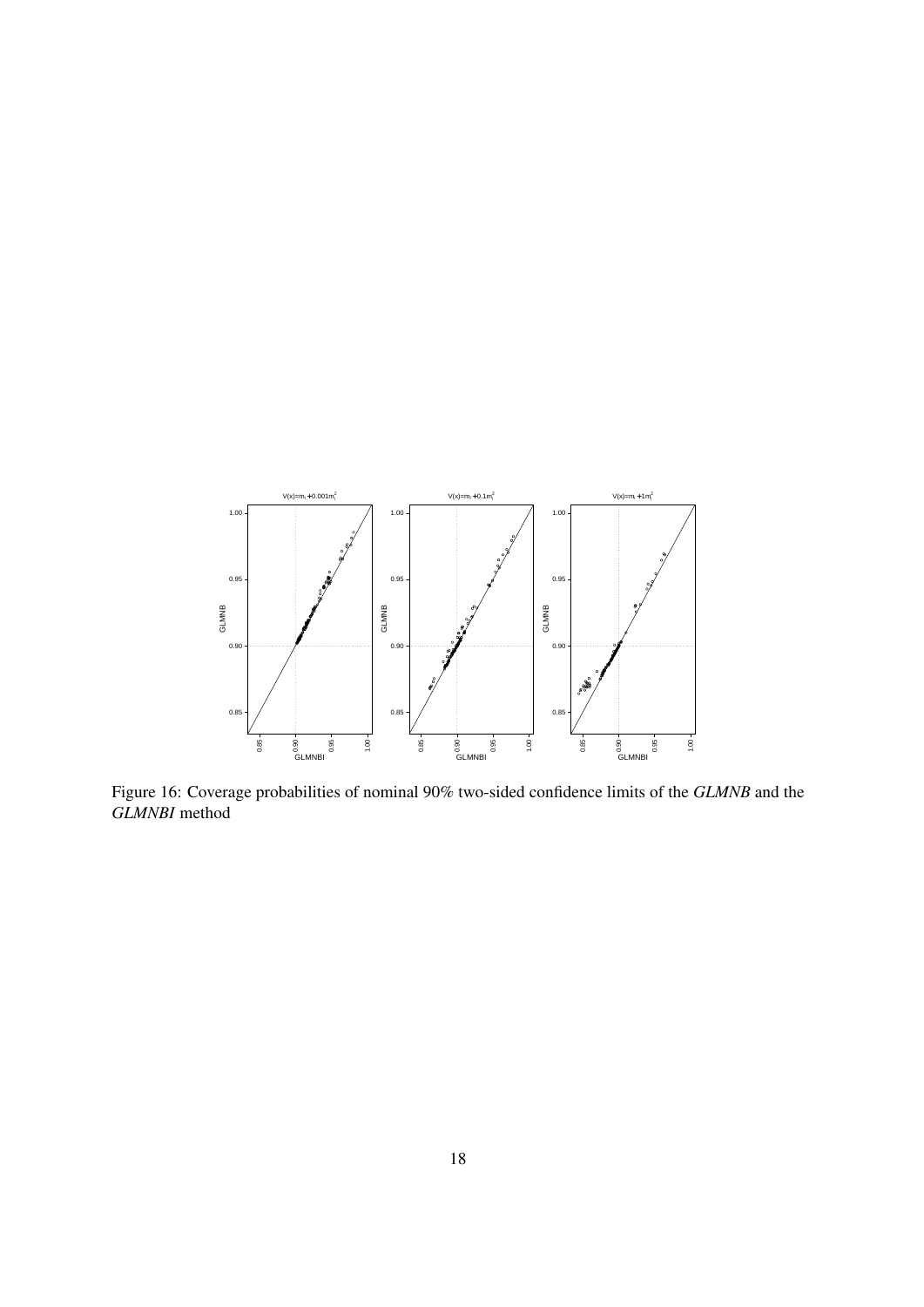#### 4.4 Detailed results for the *HL* method

The performance of the *HL* method is complicated to describe. For lower 95% limits, severe violations do not occur if  $m_0 = 50$ ,  $\rho = 1$ , OR!  $n = 5$ . Severe violations of the nominal levels may occur when  $m_0 = 1, 5, \rho = 0.5, 0.8, 2, 10, n = 20, 100$ , but they do not occur in the majority of these situations.

|                | $C_l$ | m <sub>1</sub> | m <sub>0</sub> | $n_0$<br>$n_1$<br>$=$ | $\boldsymbol{k}$ | $\rho$ |
|----------------|-------|----------------|----------------|-----------------------|------------------|--------|
| $\mathbf{1}$   | 0.239 | 0.50           | $\mathbf{1}$   | 100                   | 1000             | 0.50   |
| $\overline{c}$ | 0.133 | 0.80           | $\mathbf 1$    | 100                   | 1000             | 0.80   |
| 3              | 0.851 | 10.00          | $\mathbf{1}$   | 100                   | 1000             | 10.00  |
| $\overline{4}$ | 0.783 | 2.50           | 5              | 100                   | 1000             | 0.50   |
| 5              | 0.924 | 4.00           | 5              | 100                   | 1000             | 0.80   |
| 6              | 0.856 | 50.00          | 5              | 100                   | 1000             | 10.00  |
| 7              | 0.922 | 5.00           | 10             | 100                   | 1000             | 0.50   |
| 8              | 0.924 | 20.00          | 10             | 100                   | 1000             | 2.00   |
| 9              | 0.871 | 100.00         | 10             | 100                   | 1000             | 10.00  |
| 10             | 0.914 | 500.00         | 50             | 100                   | 1000             | 10.00  |
| 11             | 0.201 | 0.50           | $\mathbf{1}$   | 100                   | 10               | 0.50   |
| 12             | 0.119 | 0.80           | $\mathbf 1$    | 100                   | 10               | 0.80   |
| 13             | 0.776 | 10.00          | $\mathbf{1}$   | 100                   | 10               | 10.00  |
| 14             | 0.821 | 2.50           | 5              | 100                   | 10               | 0.50   |
| 15             | 0.883 | 50.00          | 5              | 100                   | 10               | 10.00  |
| 16             | 0.912 | 5.00           | 10             | 100                   | 10               | 0.50   |
| 17             | 0.903 | 100.00         | 10             | 100                   | 10               | 10.00  |
| 18             | 0.555 | 0.10           | $\mathbf{1}$   | 100                   | $\mathbf{1}$     | 0.10   |
| 19             | 0.037 | 0.50           | $\mathbf 1$    | 100                   | $\mathbf{1}$     | 0.50   |
| 20             | 0.026 | 0.80           | $\mathbf 1$    | 100                   | $\mathbf{1}$     | 0.80   |
| 21             | 0.529 | 10.00          | $\mathbf{1}$   | 100                   | $\mathbf{1}$     | 10.00  |
| 22             | 0.827 | 2.50           | 5              | 100                   | $\mathbf{1}$     | 0.50   |
| 23             | 0.878 | 4.00           | 5              | 100                   | $\mathbf{1}$     | 0.80   |
| 24             | 0.896 | 50.00          | 5              | 100                   | $\mathbf 1$      | 10.00  |
| 25             | 0.906 | 5.00           | 10             | 100                   | $\mathbf{1}$     | 0.50   |
| 26             | 0.925 | 100.00         | 10             | 100                   | 1                | 10.00  |

Table 1: Situations for which the coverage probability of lower 95% confidence limits of the *HL* methods was lower than 0.93 and  $n_0 = n_1 = 5, 10, 20$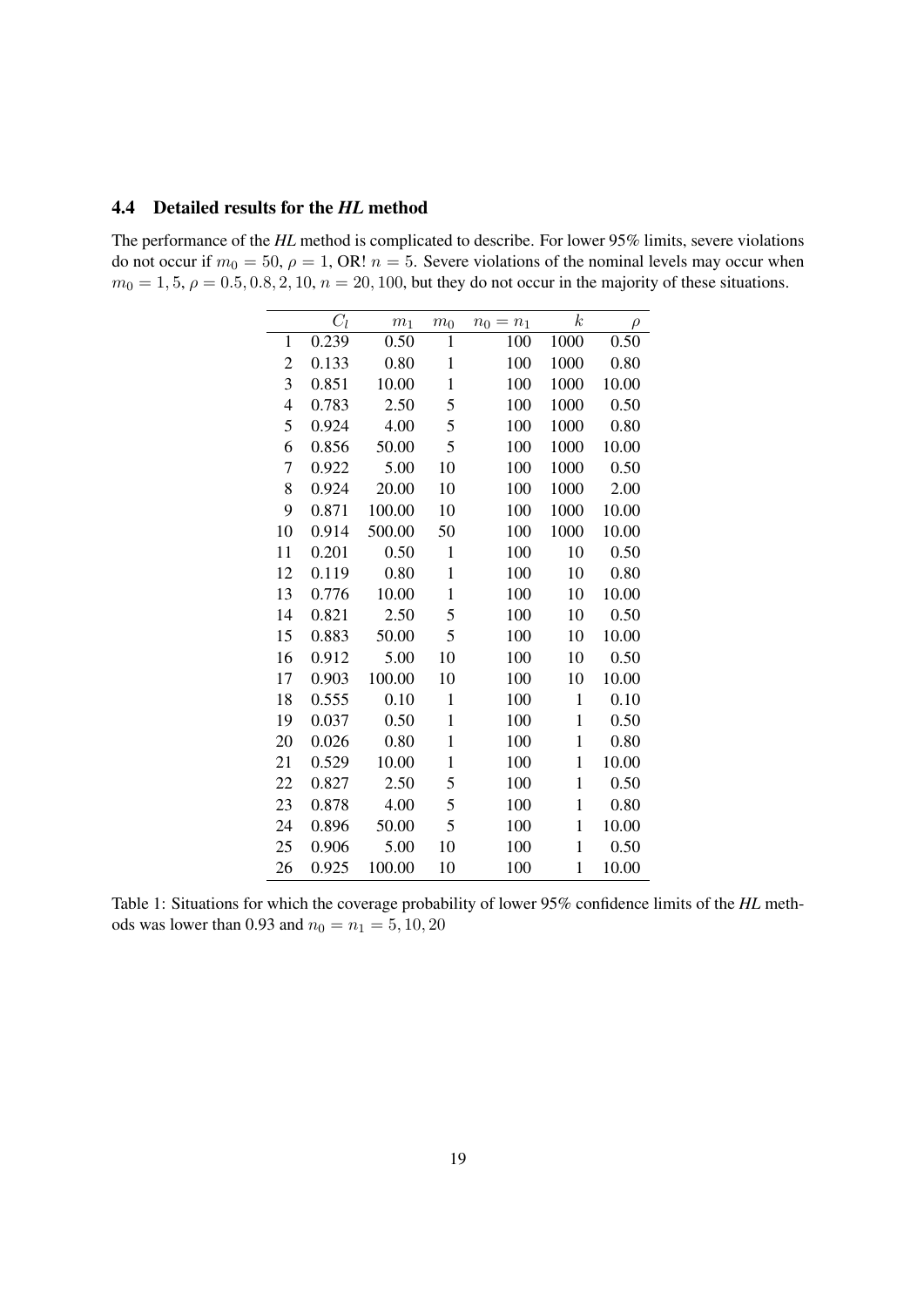|                | $C_l$ | $m_1$  | m <sub>0</sub> | $n_0$<br>$= n_1$ | $\boldsymbol{k}$ | $\rho$ |
|----------------|-------|--------|----------------|------------------|------------------|--------|
| 1              | 0.239 | 0.50   | $\mathbf 1$    | 100              | 1000             | 0.50   |
| $\overline{c}$ | 0.133 | 0.80   | $\mathbf{1}$   | 100              | 1000             | 0.80   |
| 3              | 0.851 | 10.00  | $\mathbf{1}$   | 100              | 1000             | 10.00  |
| $\overline{4}$ | 0.783 | 2.50   | 5              | 100              | 1000             | 0.50   |
| 5              | 0.924 | 4.00   | 5              | 100              | 1000             | 0.80   |
| 6              | 0.856 | 50.00  | 5              | 100              | 1000             | 10.00  |
| 7              | 0.922 | 5.00   | 10             | 100              | 1000             | 0.50   |
| 8              | 0.924 | 20.00  | 10             | 100              | 1000             | 2.00   |
| 9              | 0.871 | 100.00 | 10             | 100              | 1000             | 10.00  |
| 10             | 0.914 | 500.00 | 50             | 100              | 1000             | 10.00  |
| 11             | 0.201 | 0.50   | $\mathbf{1}$   | 100              | 10               | 0.50   |
| 12             | 0.119 | 0.80   | $\mathbf{1}$   | 100              | 10               | 0.80   |
| 13             | 0.776 | 10.00  | $\mathbf{1}$   | 100              | 10               | 10.00  |
| 14             | 0.821 | 2.50   | 5              | 100              | 10               | 0.50   |
| 15             | 0.883 | 50.00  | 5              | 100              | 10               | 10.00  |
| 16             | 0.912 | 5.00   | 10             | 100              | 10               | 0.50   |
| 17             | 0.903 | 100.00 | 10             | 100              | 10               | 10.00  |
| 18             | 0.555 | 0.10   | $\mathbf{1}$   | 100              | $\mathbf{1}$     | 0.10   |
| 19             | 0.037 | 0.50   | $\mathbf{1}$   | 100              | $\mathbf 1$      | 0.50   |
| 20             | 0.026 | 0.80   | $\mathbf{1}$   | 100              | $\mathbf 1$      | 0.80   |
| 21             | 0.529 | 10.00  | $\mathbf{1}$   | 100              | $\mathbf{1}$     | 10.00  |
| 22             | 0.827 | 2.50   | 5              | 100              | $\mathbf 1$      | 0.50   |
| 23             | 0.878 | 4.00   | 5              | 100              | $\mathbf 1$      | 0.80   |
| 24             | 0.896 | 50.00  | 5              | 100              | $\mathbf 1$      | 10.00  |
| 25             | 0.906 | 5.00   | 10             | 100              | $\mathbf 1$      | 0.50   |
| 26             | 0.925 | 100.00 | 10             | 100              | 1                | 10.00  |

Table 2: Situations for which the coverage probability of lower 95% confidence limits of the *HL* methods was lower than 0.93 and  $n_0 = n_1 = 100$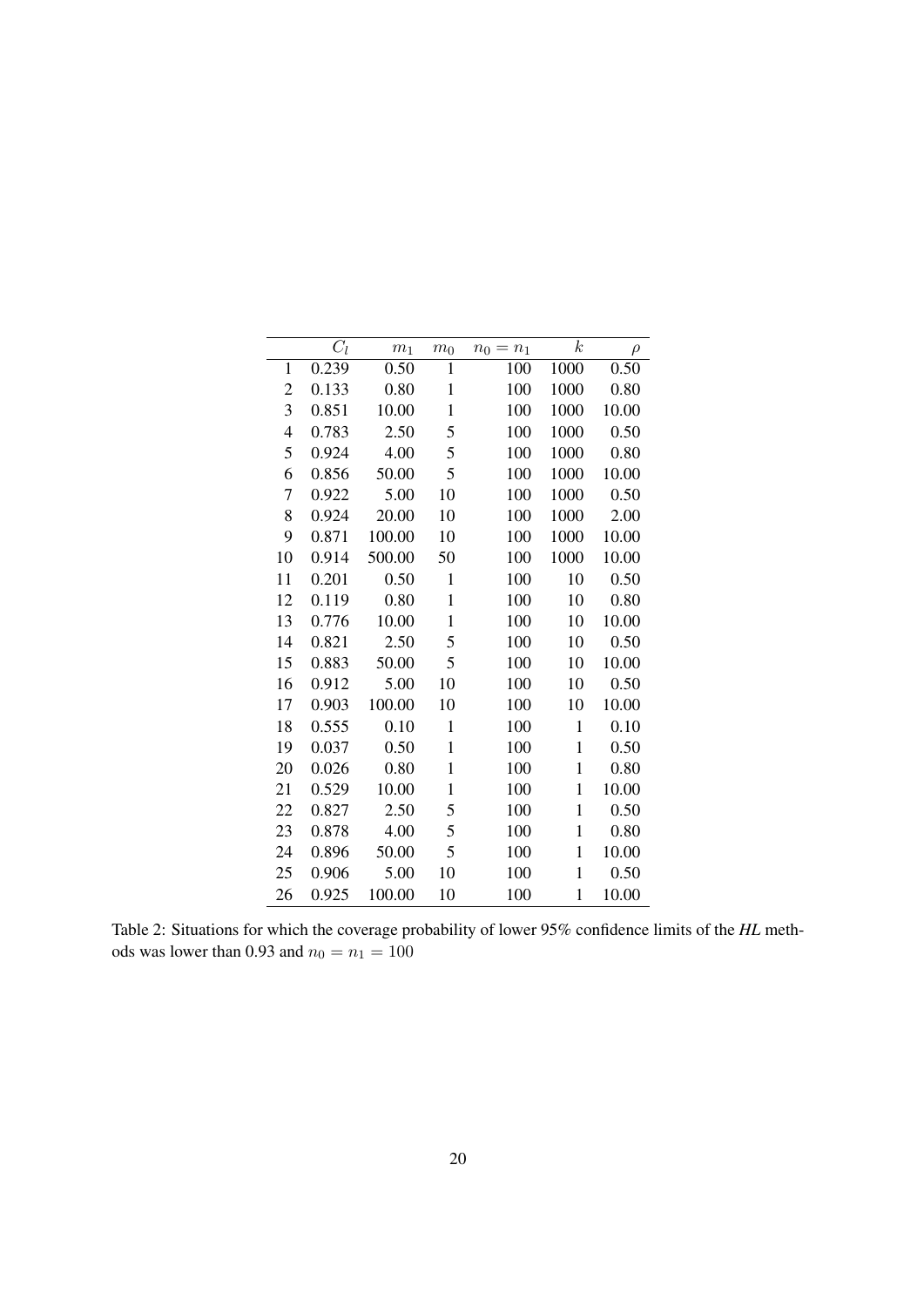#### 4.5 Detailed results for the *LN* method

In the overview, the *LN* method showed a conservative performance for a large proportion of the situations, but severely liberal performance for a small proportion of situations. The Figures 17, 18, and 19 display, that severe violations of the nominal confidence level occur mainly in situations, where the mean abundance in the control group  $m_0$  is low, hence the overall mean abundance is low. In cases with high mean abundance in both treatments, the *LN* method does not show coverage probabilities which are markedly lower than the nominal confidence level. The Tables 4.5, 4.5, and 4.5, show the parameter settings, for which the coverage probability of lower 95% limits (Table 4.5) and the minimum coverage probability of lower and upper 95% limits (Tables 4.5 and 4.5) was lower than 0.93. Violations occur for  $m_0 = 1$ , and mainly for large or small values of  $rho = 0.1, 10$ , but never for intermediate values of  $\rho = 1$ . If  $m_0 > 1$  (Table 4.5), violations mainly occur for low mean abundances in the sample 1, i.e. in situtions where  $m_1 = 0.1, 0.5, 1$ , or in situations where  $\rho$  has extreme values, i.e.  $\rho = 0.1, 10$ .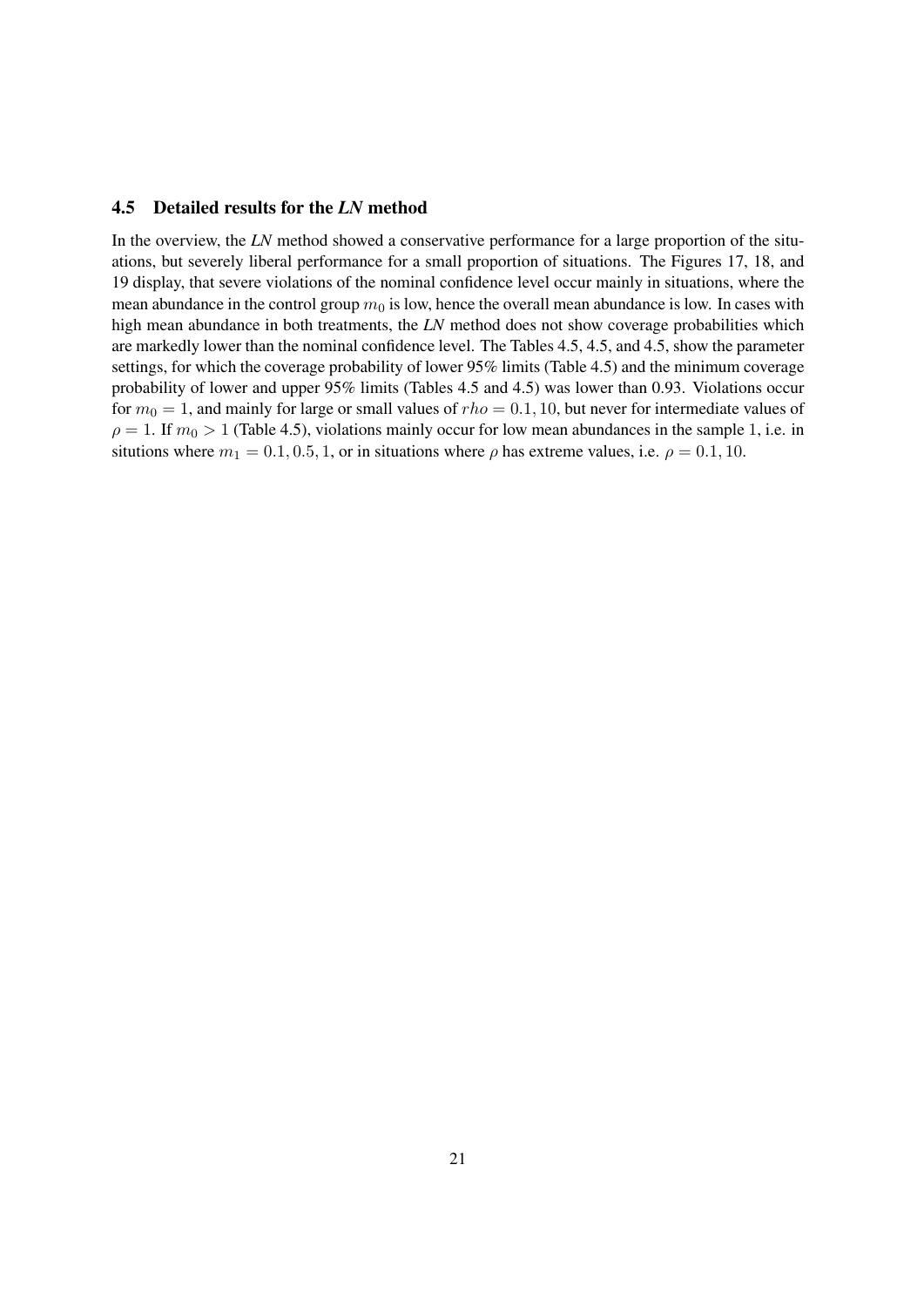

Figure 17: Coverage probabilities of nominal 95% lower confidence limits of the *LN* method, in dependence of  $m_1$ 



Figure 18: Minimum coverage probabilities of nominal 95% lower and upper confidence limits of the  $LN$  method, in dependence of  $m_1$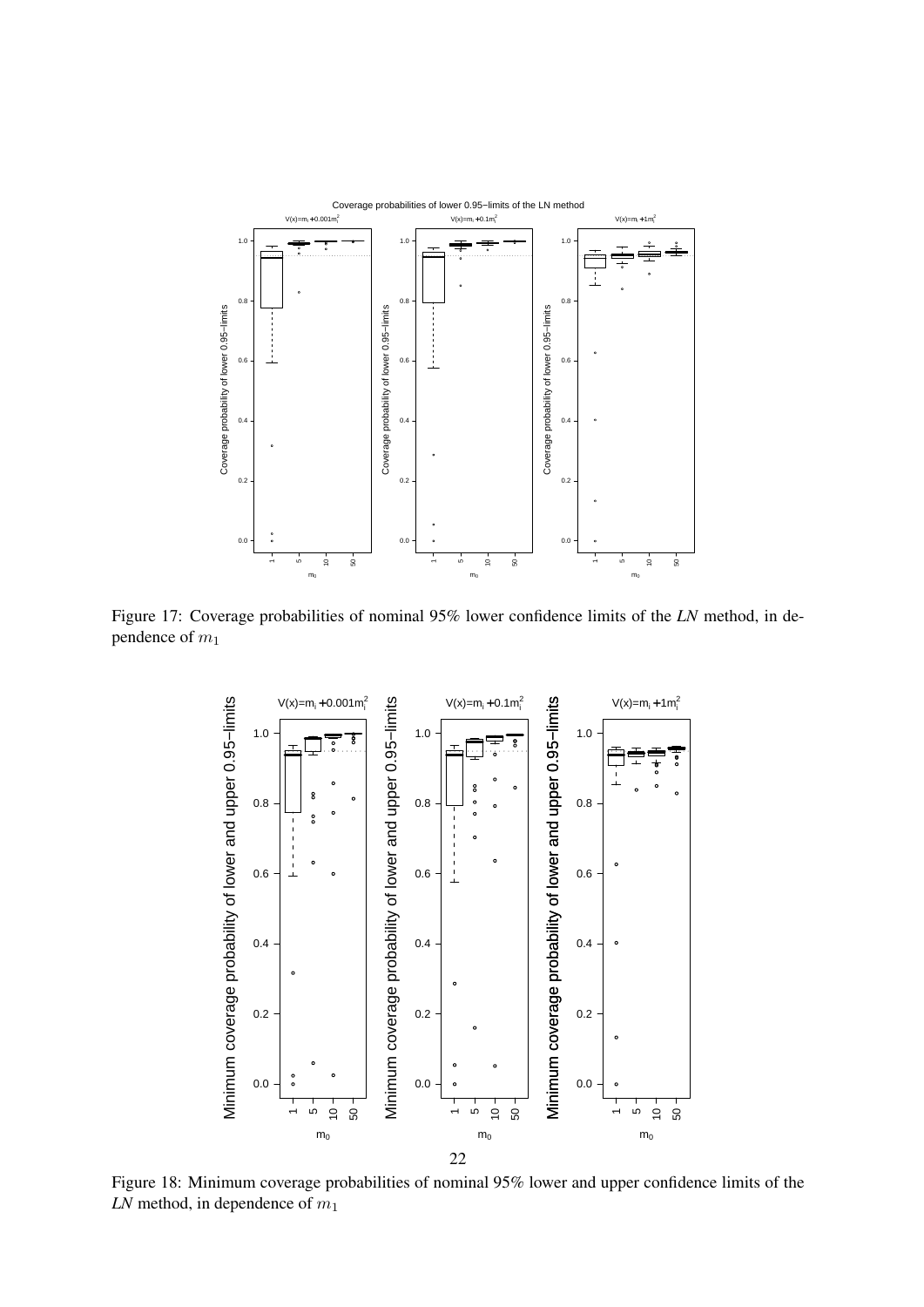

Figure 19: Minimum coverage probabilities of nominal 95% lower and upper confidence limits of the  $LN$  method, in dependence of  $m_1$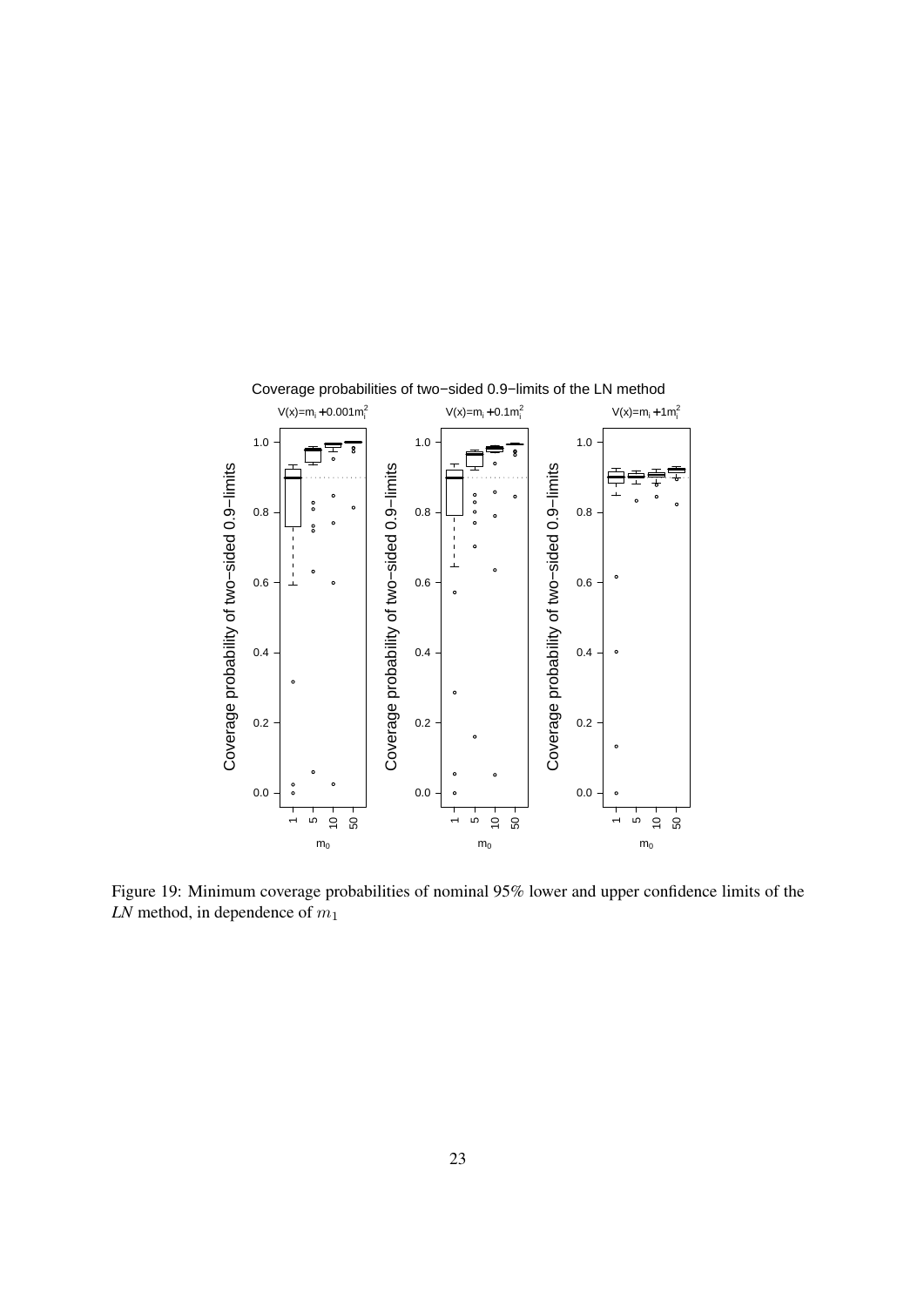|                | $C_l$ | m <sub>1</sub> | m <sub>0</sub> | $n_0 =$<br>$n_1$ | $\boldsymbol{k}$ | $\rho$ |
|----------------|-------|----------------|----------------|------------------|------------------|--------|
| $\mathbf{1}$   | 0.774 | 0.10           | 1              | 5                | 1000             | 0.10   |
| $\overline{c}$ | 0.603 | 0.10           | $\mathbf{1}$   | 10               | 1000             | 0.10   |
| 3              | 0.318 | 0.10           | $\mathbf{1}$   | 20               | 1000             | 0.10   |
| $\overline{4}$ | 0.000 | 0.10           | $\mathbf{1}$   | 100              | 1000             | 0.10   |
| 5              | 0.922 | 2.00           | $\mathbf{1}$   | 5                | 1000             | 2.00   |
| 6              | 0.912 | 2.00           | $\mathbf{1}$   | 10               | 1000             | 2.00   |
| $\overline{7}$ | 0.900 | 2.00           | $\mathbf{1}$   | 20               | 1000             | 2.00   |
| 8              | 0.726 | 2.00           | $\mathbf{1}$   | 100              | 1000             | 2.00   |
| 9              | 0.863 | 10.00          | $\mathbf{1}$   | 5                | 1000             | 10.00  |
| 10             | 0.777 | 10.00          | $\mathbf{1}$   | 10               | 1000             | 10.00  |
| 11             | 0.594 | 10.00          | $\mathbf{1}$   | 20               | 1000             | 10.00  |
| 12             | 0.025 | 10.00          | $\mathbf{1}$   | 100              | 1000             | 10.00  |
| 13             | 0.829 | 50.00          | 5              | 100              | 1000             | 10.00  |
| 14             | 0.755 | 0.10           | $\mathbf{1}$   | 5                | 10               | 0.10   |
| 15             | 0.575 | 0.10           | $\mathbf{1}$   | 10               | 10               | 0.10   |
| 16             | 0.287 | 0.10           | $\mathbf{1}$   | 20               | 10               | 0.10   |
| 17             | 0.000 | 0.10           | $\mathbf{1}$   | 100              | 10               | 0.10   |
| 18             | 0.921 | 2.00           | $\mathbf{1}$   | 5                | 10               | 2.00   |
| 19             | 0.915 | 2.00           | $\mathbf{1}$   | 10               | 10               | 2.00   |
| 20             | 0.906 | 2.00           | $\mathbf{1}$   | 20               | 10               | 2.00   |
| 21             | 0.789 | 2.00           | $\mathbf{1}$   | 100              | 10               | 2.00   |
| 22             | 0.869 | 10.00          | $\mathbf{1}$   | 5                | 10               | 10.00  |
| 23             | 0.801 | 10.00          | $\mathbf{1}$   | 10               | 10               | 10.00  |
| 24             | 0.647 | 10.00          | $\mathbf{1}$   | 20               | 10               | 10.00  |
| 25             | 0.055 | 10.00          | $\mathbf{1}$   | 100              | 10               | 10.00  |
| 26             | 0.852 | 50.00          | 5              | 100              | 10               | 10.00  |
| 27             | 0.628 | 0.10           | $\mathbf{1}$   | 5                | $\mathbf{1}$     | 0.10   |
| 28             | 0.404 | 0.10           | $\mathbf{1}$   | 10               | $\mathbf{1}$     | 0.10   |
| 29             | 0.134 | 0.10           | $\mathbf{1}$   | 20               | $\mathbf{1}$     | 0.10   |
| 30             | 0.000 | 0.10           | $\mathbf{1}$   | 100              | $\mathbf{1}$     | 0.10   |
| 31             | 0.929 | 0.50           | $\mathbf{1}$   | 20               | $\mathbf{1}$     | 0.50   |
| 32             | 0.861 | 0.50           | $\mathbf{1}$   | 100              | $\mathbf{1}$     | 0.50   |
| 33             | 0.912 | 10.00          | $\mathbf{1}$   | 5                | $\mathbf{1}$     | 10.00  |
| 34             | 0.914 | 10.00          | $\mathbf{1}$   | 10               | $\mathbf{1}$     | 10.00  |
| 35             | 0.908 | 10.00          | $\mathbf{1}$   | 20               | $\mathbf{1}$     | 10.00  |
| 36             | 0.854 | 10.00          | $\mathbf{1}$   | 100              | $\mathbf{1}$     | 10.00  |
| 37             | 0.924 | 10.00          | 5              | 100              | $\mathbf{1}$     | 2.00   |
| 38             | 0.930 | 50.00          | 5              | 10               | $\mathbf{1}$     | 10.00  |
| 39             | 0.913 | 50.00          | 5              | 20               | $\mathbf{1}$     | 10.00  |
| 40             | 0.840 | 50.00          | 5              | 100              | $\mathbf{1}$     | 10.00  |
| 41             | 0.890 | 100.00         | 10             | 100              | $\mathbf{1}$     | 10.00  |

Table 3: Situations for which the coverage probability of lower 95% confidence limits of the *LN* methods was lower than 0.93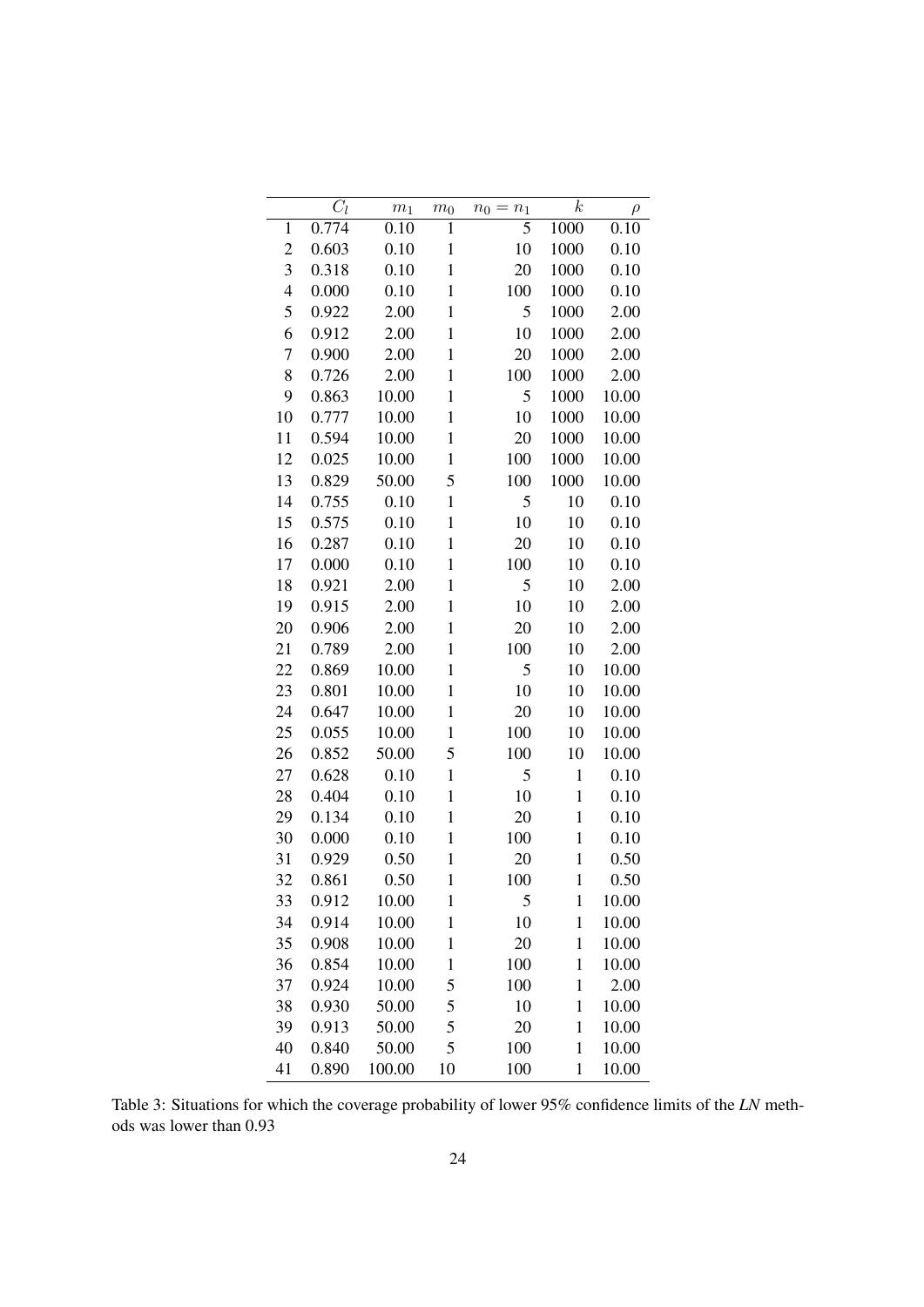|                | $\overline{C}_{\underbrace{min}}$ | m <sub>1</sub> | m <sub>0</sub> | $n_0$<br>$= n_1$ | $\boldsymbol{k}$ | $\rho$ |
|----------------|-----------------------------------|----------------|----------------|------------------|------------------|--------|
| $\mathbf{1}$   | 0.774                             | 0.10           | $\mathbf{1}$   | 5                | 1000             | 0.10   |
| $\overline{c}$ | 0.603                             | 0.10           | $\mathbf{1}$   | 10               | 1000             | 0.10   |
| 3              | 0.318                             | 0.10           | $\mathbf{1}$   | 20               | 1000             | 0.10   |
| $\overline{4}$ | 0.000                             | 0.10           | $\mathbf{1}$   | 100              | 1000             | 0.10   |
| 5              | 0.922                             | 2.00           | $\mathbf{1}$   | 5                | 1000             | 2.00   |
| 6              | 0.912                             | 2.00           | $\mathbf{1}$   | 10               | 1000             | 2.00   |
| $\overline{7}$ | 0.900                             | 2.00           | $\mathbf{1}$   | 20               | 1000             | 2.00   |
| 8              | 0.726                             | 2.00           | $\mathbf{1}$   | 100              | 1000             | 2.00   |
| 9              | 0.863                             | 10.00          | $\mathbf{1}$   | 5                | 1000             | 10.00  |
| 10             | 0.777                             | 10.00          | $\mathbf{1}$   | 10               | 1000             | 10.00  |
| 11             | 0.594                             | 10.00          | $\mathbf{1}$   | 20               | 1000             | 10.00  |
| 12             | 0.025                             | 10.00          | $\mathbf{1}$   | 100              | 1000             | 10.00  |
| 13             | 0.755                             | 0.10           | $\mathbf{1}$   | 5                | 10               | 0.10   |
| 14             | 0.575                             | 0.10           | $\mathbf{1}$   | 10               | 10               | 0.10   |
| 15             | 0.287                             | 0.10           | $\mathbf{1}$   | 20               | 10               | 0.10   |
| 16             | 0.000                             | 0.10           | $\mathbf{1}$   | 100              | 10               | 0.10   |
| 17             | 0.921                             | 2.00           | $\mathbf{1}$   | 5                | 10               | 2.00   |
| 18             | 0.915                             | 2.00           | $\mathbf{1}$   | 10               | 10               | 2.00   |
| 19             | 0.906                             | 2.00           | $\mathbf{1}$   | 20               | 10               | 2.00   |
| 20             | 0.789                             | 2.00           | $\mathbf{1}$   | 100              | 10               | 2.00   |
| 21             | 0.869                             | 10.00          | $\mathbf{1}$   | 5                | 10               | 10.00  |
| 22             | 0.801                             | 10.00          | $\mathbf{1}$   | 10               | 10               | 10.00  |
| 23             | 0.647                             | 10.00          | $\mathbf{1}$   | 20               | 10               | 10.00  |
| 24             | 0.055                             | 10.00          | $\mathbf{1}$   | 100              | 10               | 10.00  |
| 25             | 0.628                             | 0.10           | $\mathbf{1}$   | 5                | $\mathbf{1}$     | 0.10   |
| 26             | 0.404                             | 0.10           | $\mathbf{1}$   | 10               | $\mathbf{1}$     | 0.10   |
| 27             | 0.134                             | 0.10           | $\mathbf{1}$   | 20               | $\mathbf{1}$     | 0.10   |
| 28             | 0.000                             | 0.10           | $\mathbf{1}$   | 100              | $\mathbf{1}$     | 0.10   |
| 29             | 0.929                             | 0.50           | $\mathbf{1}$   | 20               | $\mathbf{1}$     | 0.50   |
| 30             | 0.861                             | 0.50           | $\mathbf{1}$   | 100              | $\mathbf{1}$     | 0.50   |
| 31             | 0.912                             | 10.00          | $\mathbf{1}$   | 5                | $\mathbf{1}$     | 10.00  |
| 32             | 0.914                             | 10.00          | $\mathbf{1}$   | 10               | $\mathbf{1}$     | 10.00  |
| 33             | 0.908                             | 10.00          | $\mathbf{1}$   | 20               | $\mathbf{1}$     | 10.00  |
| 34             | 0.854                             | 10.00          | $\mathbf 1$    | 100              | $\mathbf{1}$     | 10.00  |

Table 4: Situations with  $m_0 = 1$  for which the minimum coverage probability of lower and upper 95% confidence limits of the *LN* methods was lower than 0.93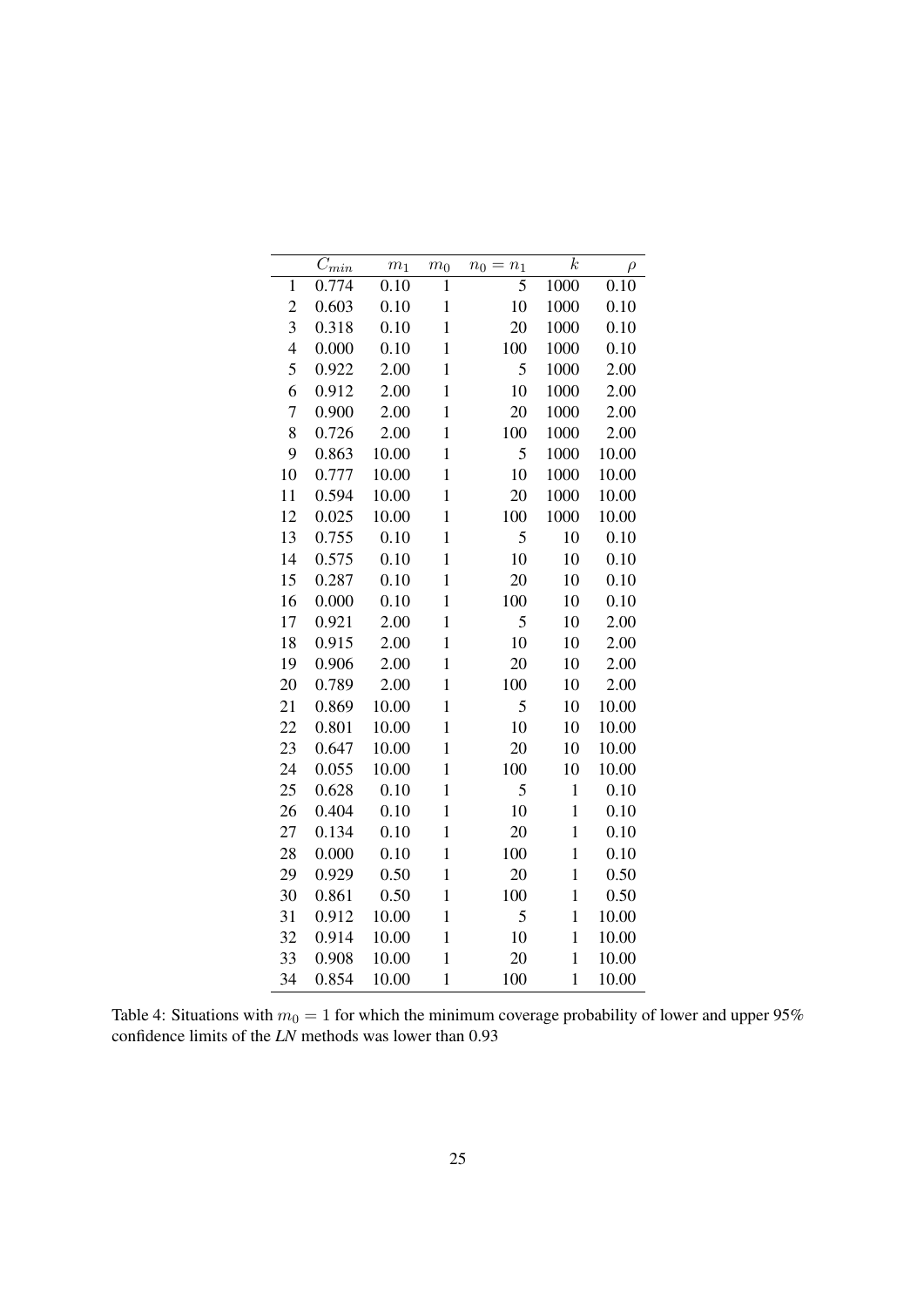|                | $\overline{C}_{min}$ | $\,m_1$ | m <sub>0</sub> | $n_1$<br>$n_0$<br>$=$ | $\boldsymbol{k}$ | $\rho$ |
|----------------|----------------------|---------|----------------|-----------------------|------------------|--------|
| $\mathbf{1}$   | 0.819                | 0.50    | 5              | 5                     | 1000             | 0.10   |
| $\overline{c}$ | 0.765                | 0.50    | 5              | 10                    | 1000             | 0.10   |
| 3              | 0.633                | 0.50    | 5              | 20                    | 1000             | 0.10   |
| $\overline{4}$ | 0.060                | 0.50    | 5              | 100                   | 1000             | 0.10   |
| 5              | 0.749                | 2.50    | 5              | 100                   | 1000             | 0.50   |
| 6              | 0.829                | 50.00   | 5              | 100                   | 1000             | 10.00  |
| 7              | 0.859                | 1.00    | 10             | 5                     | 1000             | 0.10   |
| 8              | 0.775                | 1.00    | 10             | 10                    | 1000             | 0.10   |
| 9              | 0.601                | 1.00    | 10             | 20                    | 1000             | 0.10   |
| 10             | 0.026                | 1.00    | 10             | 100                   | 1000             | 0.10   |
| 11             | 0.815                | 5.00    | 50             | 100                   | 1000             | 0.10   |
| 12             | 0.840                | 0.50    | 5              | 5                     | 10               | 0.10   |
| 13             | 0.805                | 0.50    | 5              | 10                    | 10               | 0.10   |
| 14             | 0.705                | 0.50    | 5              | 20                    | 10               | 0.10   |
| 15             | 0.161                | 0.50    | 5              | 100                   | 10               | 0.10   |
| 16             | 0.928                | 2.50    | 5              | 20                    | 10               | 0.50   |
| 17             | 0.772                | 2.50    | 5              | 100                   | 10               | 0.50   |
| 18             | 0.852                | 50.00   | 5              | 100                   | 10               | 10.00  |
| 19             | 0.870                | 1.00    | 10             | 5                     | 10               | 0.10   |
| 20             | 0.794                | 1.00    | 10             | 10                    | 10               | 0.10   |
| 21             | 0.638                | 1.00    | 10             | 20                    | 10               | 0.10   |
| 22             | 0.052                | 1.00    | 10             | 100                   | 10               | 0.10   |
| 23             | 0.847                | 5.00    | 50             | 100                   | 10               | 0.10   |
| 24             | 0.921                | 0.50    | 5              | 5                     | $\mathbf{1}$     | 0.10   |
| 25             | 0.921                | 2.50    | 5              | 100                   | $\mathbf{1}$     | 0.50   |
| 26             | 0.924                | 10.00   | 5              | 100                   | $\mathbf{1}$     | 2.00   |
| 27             | 0.930                | 50.00   | 5              | 10                    | $\mathbf{1}$     | 10.00  |
| 28             | 0.913                | 50.00   | 5              | 20                    | $\mathbf{1}$     | 10.00  |
| 29             | 0.840                | 50.00   | 5              | 100                   | $\mathbf{1}$     | 10.00  |
| 30             | 0.912                | 1.00    | 10             | 5                     | $\mathbf{1}$     | 0.10   |
| 31             | 0.916                | 1.00    | 10             | 10                    | $\mathbf{1}$     | 0.10   |
| 32             | 0.910                | 1.00    | 10             | 20                    | $\mathbf{1}$     | 0.10   |
| 33             | 0.852                | 1.00    | 10             | 100                   | $\mathbf{1}$     | 0.10   |
| 34             | 0.920                | 5.00    | 10             | 100                   | $\mathbf{1}$     | 0.50   |
| 35             | 0.890                | 100.00  | 10             | 100                   | $\mathbf{1}$     | 10.00  |
| 36             | 0.913                | 5.00    | 50             | 20                    | $\mathbf{1}$     | 0.10   |
| 37             | 0.830                | 5.00    | 50             | 100                   | $\mathbf{1}$     | 0.10   |

Table 5: Situations with  $m_0 > 1$  for which the minimum coverage probability of lower and upper 95% confidence limits of the *LN* methods was lower than 0.93